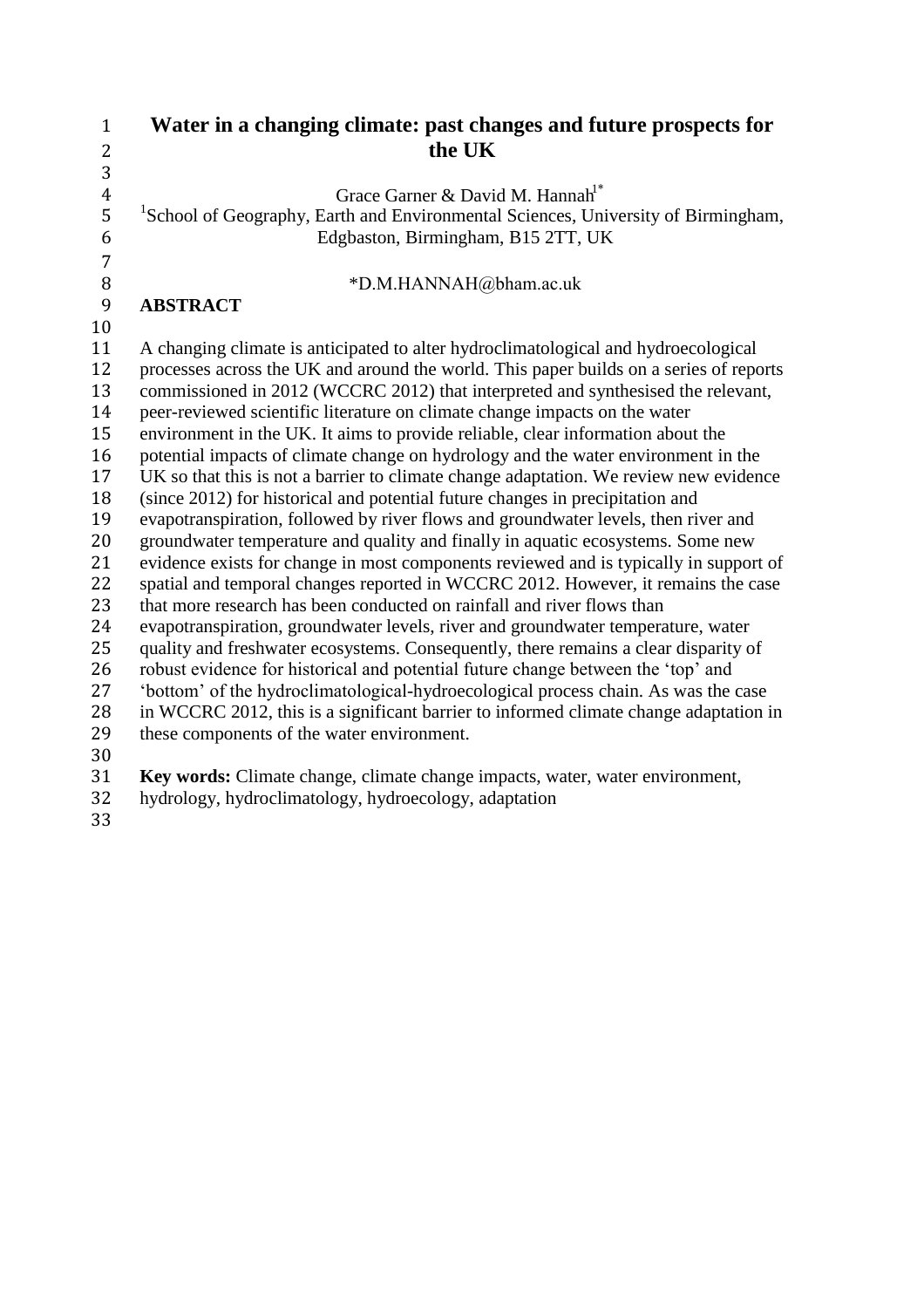#### **1. INTRODUCTION**

35<br>36 The availability of reliable, clear information about the potential impacts of climate change on hydrology and the water environment remains a barrier to climate change 38 adaptation in the United Kingdom, and worldwide (Watts et al., 2015a). To address<br>39 this stumbling block, a series of reports were commissioned in 2012 (WCCRC 2012 this stumbling block, a series of reports were commissioned in 2012 (WCCRC 2012 herein) that interpreted and synthesised the relevant, peer-reviewed scientific literature on climate change impacts on the water environment in the UK. This paper aims to update the findings of those reports by reviewing the relevant literature published since 2012. Specific objectives are as follows: (1) to synthesise the evidence of *historical changes* to UK hydrology and the water environment (section 45 (2), (2) to summarise *projected changes for the*  $21<sup>st</sup>$  *century* (section 3), and (3) to identify the *outstanding research needs* to improve understanding of the water-related impacts of climate change (section 4).

As for WCCRC 2012, we review the evidence for changes along the

hydroclimatological process chain and into the hydroecological process chain.

Specifically, we review new evidence for historical and potential future changes in

 precipitation and evapotranspiration, followed by river flows and groundwater levels, then river and groundwater temperature and quality. Finally, we review new evidence for change in aquatic ecosystems. The paper is focused primarily on observed and

 projected change in components of the water environment that are modified by anthropogenic climate change. There are multiple, often interlinked, confounding factors that may have influenced any detected changes; therefore, unless all other possible causes can be excluded then changes are not, and indeed should not be,

attributed to human modified climate change.

 

# **2. HISTORICAL CHANGES**

 In this section, scientific evidence of historical changes to the UK water cycle published since 2012 is reviewed.

# **2.1 Precipitation and evapotranspiration**

 WCCRC 2012 reported small, but significant, increases in winter rainfall intensity and duration and increased intensity of long-duration summer rainfall; however, there was no evidence to suggest that these trends were driven by anthropogenic climate change (Watts et al., 2015b). Since 2012, studies have focussed on specific regions (e.g. Afzal et al., 2015; Kosanic et al., 2014), used new datasets (Kosanic et al., 2014; Simpson and Jones, 2014) and/or methods (e.g. Jones et al., 2014; Prosdocimi et al., 2014) to analyse historical change at annual and seasonal timescales.

At the annual timescale, significant positive trends have been detected in rainfall

totals within Scotland (Afzal et al., 2015, period 1961-2000) and also in the

magnitude of extreme rainfall events (i.e. maxima) in the north, especially Scotland,

(e.g. Prosdocimi et al., 2014, period 1961-2010; Jones et al., 2014, period 1961-2010)

and west (Jones et al., 2014) of the UK. Significant decreases are observed in the

magnitude (Jones et al., 2014) and intensity (Kosanic et al., 2014, period 1975-2010)

of extreme precipitation events in southern regions. However, no significant positive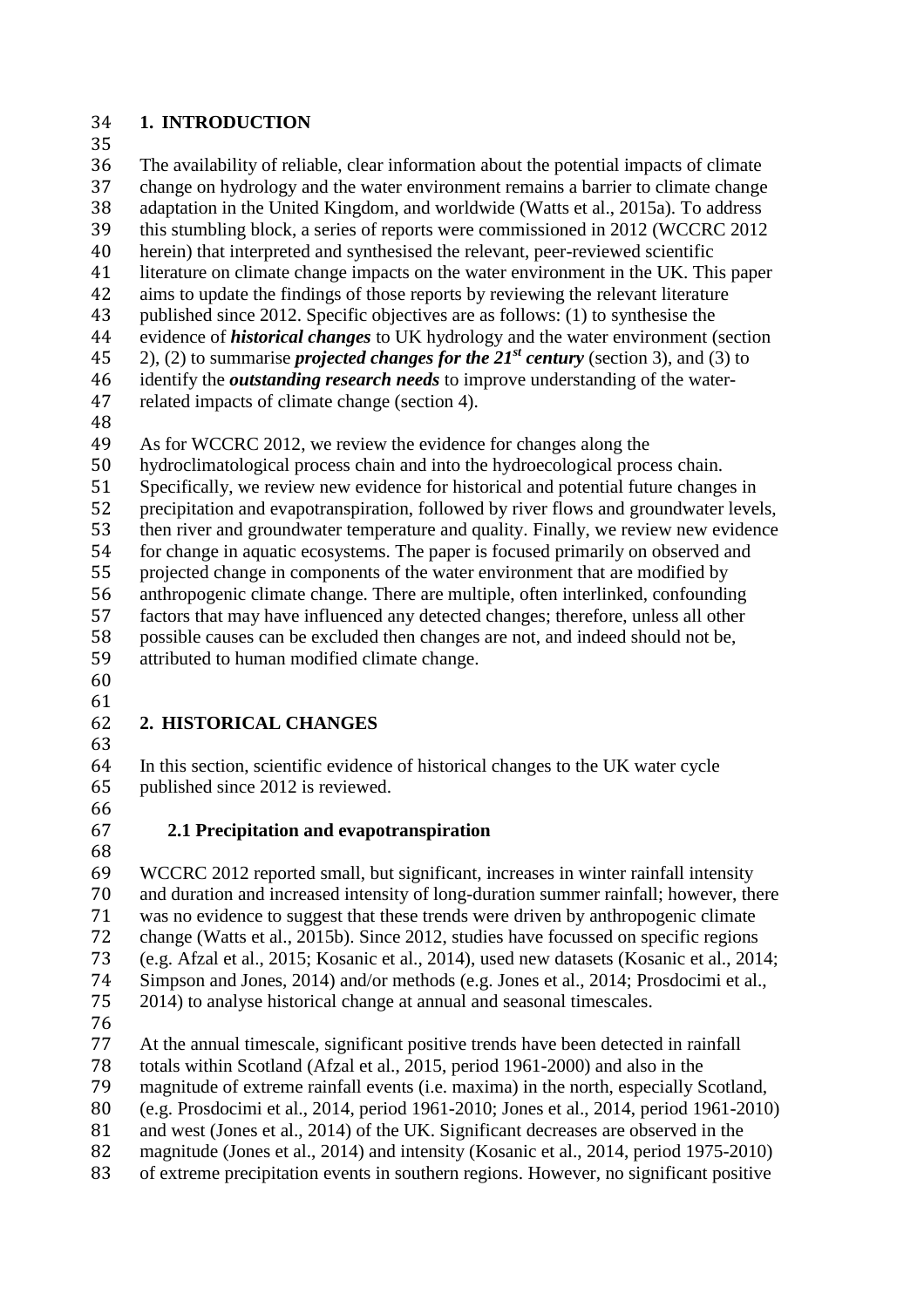or negative trend is observed in annual extreme events across the majority of the UK (Prosdocimi et al., 2014).

 Seasonally, average rainfall and rainfall intensity have increased significantly in 88 winter months (December, January and February) throughout the UK, with the greatest changes observed in Scotland (Simpson and Jones, 2014, period 1932greatest changes observed in Scotland (Simpson and Jones, 2014, period 1932-2010; 90 Wilby and Quinn, 2013, period 1871-2011). Winter rainfall maxima have increased in the north of England and Scotland, and summer maxima have decreased in the south the north of England and Scotland, and summer maxima have decreased in the south 92 of England (Prosdocimi et al., 2014). Afzal et al. (2014), Kosanic et al. (2014) and<br>93 Simpson and Jones (2014) propose that the trends they detected may be linked to 93 Simpson and Jones (2014) propose that the trends they detected may be linked to<br>94 natural periodicities associated with the North Atlantic Oscillation (NAO). The N 94 natural periodicities associated with the North Atlantic Oscillation (NAO). The NAO<br>95 may have been enhanced by a changed climate (Simpson and Jones, 2014): however. may have been enhanced by a changed climate (Simpson and Jones, 2014); however, 96 this hypothesis has not been tested systematically. There remains insufficient evidence to propose a link between anthropogenic climate change and these represents the series of the series of the series of the series of evidence to propose a link between anthropogenic climate change and these reported changes in precipitation. This is unsurprising, since it has been suggested that a link may not become evident until the 2050s (Fowler and Wilby, 2010). WCCRC 2012 reported only one study (for a single site) of historical changes in evapotranspiration (evaporation to the atmosphere from soil and water surfaces, and vegetation; Kay et al., 2013) in the UK, which demonstrated an increase in potential evaporation (PE, the amount of moisture lost to atmosphere if there are no limits on water-supply; Federer et al., 1996) and a decrease in actual evaporation (AE, loss of

moisture limited by soil wetness; Kay et al., 2013). In 2012 there was no evidence to

 suggest a link between anthropogenic climate change and changes in evapotranspiration. There remains no published study with national coverage of

 historical changes (Kay et al., 2013). However, Clark (2013) reports on changes in AE and PE at a site in the upper Brue catchment, Somerset. No consistent trend was 111 observed in PE over the period 1986-2010; PE increased by  $\sim$  50 mm between 1986<br>112 and 1996 but declined thereafter, by  $\sim$  30 mm. AE decreased by  $\sim$  15% between 1996

and 1996 but declined thereafter, by  $\sim$ 30 mm. AE decreased by  $\sim$ 15% between 1996 and 2008, which is consistent with observations made using the global FLUXNET

 dataset (see Jung et al., 2010). Consequently the decrease in AE may be representative of a wider area (Clark, 2013), although this hypothesis was not tested. Changes in AE and PE were significantly correlated with air temperature and precipitation respectively, but not linked to anthropogenic climate change.

# 

#### **2.2 River flows and groundwater levels**

 The 2012 report card synthesised numerous spatially and temporally extensive studies of large-scale changes in river flow throughout the UK. There have been no further studies of change in annual, seasonal or monthly average river flow regimes or low flows/ droughts. However, further studies have used new statistical methods (e.g. Prosdocimi et al., 2014) or used long-term qualitative datasets (e.g. Stevens et al., 2014) to provide further evidence of change and/or variability in high river flows and floods. Prosdocimi et al. (2014) agree broadly with evidence first presented by Hannaford and Marsh (2008) of increased annual maxima in northern England, northern Scotland, and south Wales, and increased winter maxima in northwest England. As of 2012, studies had not observed a clear pattern of change in summer flows; however, Prosdocimi et al. (2014) observed downward trends in south and southeast England and upward trends in Northern Ireland, north and west Great Britain. There remains (after Watts et al., 2015b) little compelling evidence for any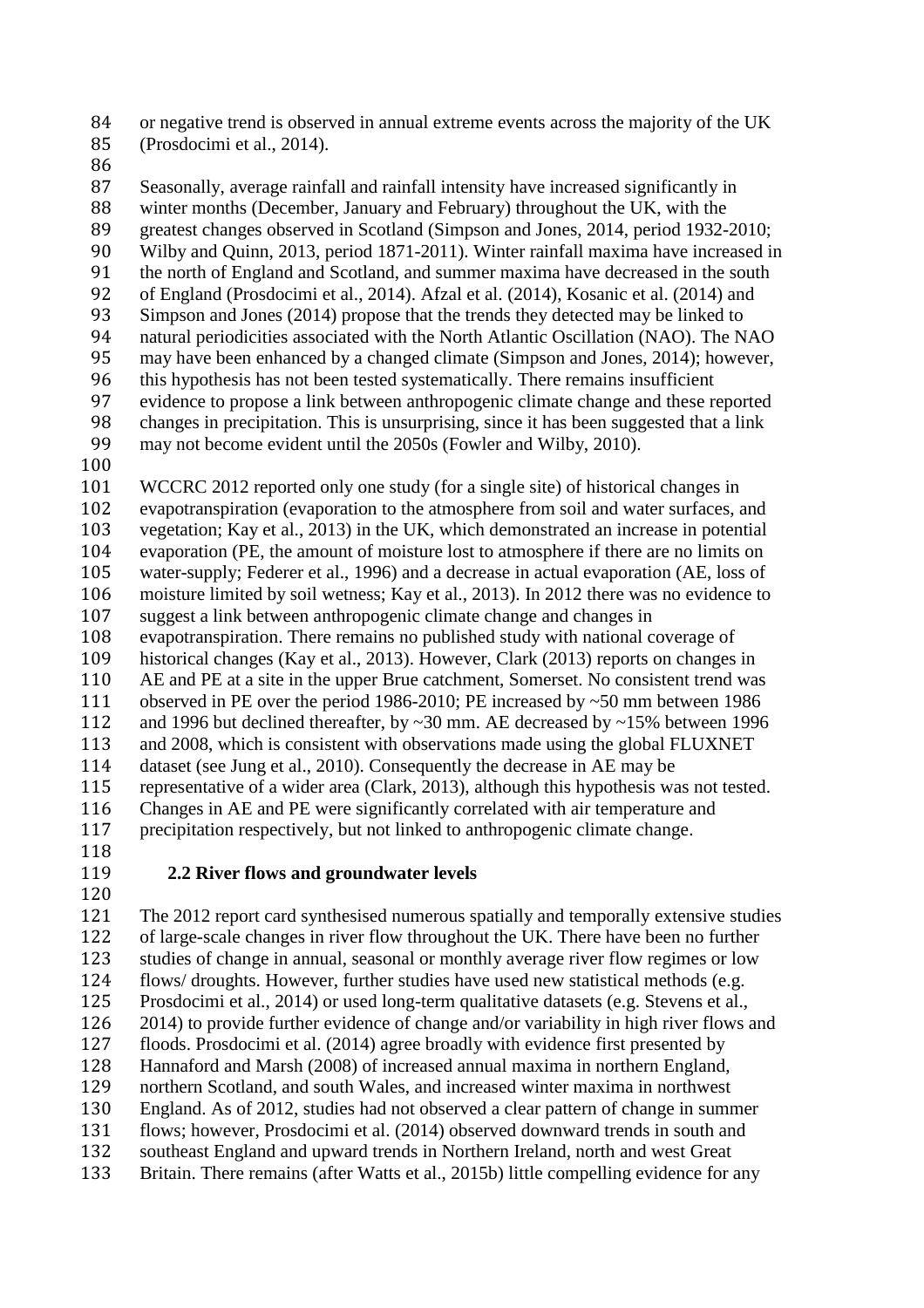- long-term increase in flood frequency. Muchan et al. (2015) suggest that flood 135 magnitude (defined as the water year [October-September] maximum flow) decreased<br>136 in the River Thames between the 1880s and 2014. Stevens et al. (2014) observed an in the River Thames between the 1880s and 2014. Stevens et al. (2014) observed an 137 increase in reported flood events during the late  $20<sup>th</sup>$  and  $21<sup>st</sup>$  century and significant 138 inter-decadal variation in 'flood-rich' and 'flood-poor' periods (such periods were<br>139 also observed by Wilby and Ouinn, 2013). However, no long-term trend was evider also observed by Wilby and Quinn, 2013). However, no long-term trend was evident once the datasets were normalised by population size and number of dwellings (to account for bias in a dataset that relied on public reports of flooding) (Stevens et al., 2014).
- 

 No studies existed in 2012 of historical changes in groundwater level within the UK, and consequently no links with anthropogenic climate change could be made. Since WCCRC 2012, groundwater level data from seven boreholes located on the Chalk aquifer were analysed by Jackson et al. (2015). Each record was > 40 years long and part of the UK's long-term observation borehole network. Groundwater levels declined significantly at four sites, including at two sites with the longest records. Climate change was postulated as a driver for the observed declines, but could not be attributed definitively to an anthropogenically modified climate (Jackson et al., 2015). Indeed, Lavers et al. (2015) demonstrate that groundwater levels are linked strongly to meteorological variability (i.e. sequences of atmospheric patterns, water vapour transport and, in turn, precipitation). Furthermore, Jackson et al. (2015) state that the groundwater systems they studied could have been influenced by changes in abstraction and/ or resource management practices.

 To summarise, there remains little evidence of change in groundwater levels and low flows across the UK. However, studies published since 2012 broadly corroborate evidence of change presented in WCCRC 2012 (i.e. high flows have increased, 161 particularly in the north and west but there is no evidence of change in flood<br>162 frequency). Furthermore, previously undetected changes in summer maxima frequency). Furthermore, previously undetected changes in summer maxima demonstrate increases in Northern Ireland, the north and west of the UK but decreases in south and south east England. However, none of the observed changes have been attributed to anthropogenic climate change.

- 
- 

### **2.3 River and groundwater temperature, quality and freshwater ecosystems**

 There remains (after Watts et al., 2015b) scarce information on historical changes in groundwater temperature in the UK and no investigation of links to anthropogenic climate change; no new studies have been published since 2012. Studies of historical changes in river water temperature are also scarce but generally report increases (Watts et al., 2015b; Hannah and Garner, 2015). Orr et al. (2015) applied sophisticated trend detection methods to a subset (2,773 sites) of the dataset used by des Clers et al. (2008; as described in WCCRC 2012) to identify temperature increases at 86% of locations, and a mean annual increase in water temperature of 177 0.03 °C year<sup>-1</sup> (also the rate reported by des Clers et al., 2008) for the period 1990- 2006. This change is similar to increases in air temperature over the same period (as reported by Jenkins et al., 2008) and was inferred to be driven (in the absence of other systematic influences) by anthropogenic climate change. Garner et al. (2014) analysed the same dataset but observed no trend in the frequency of occurrence of shape (timing of features) or magnitude (size) of annual river temperature regime classes for the period 1989-2006.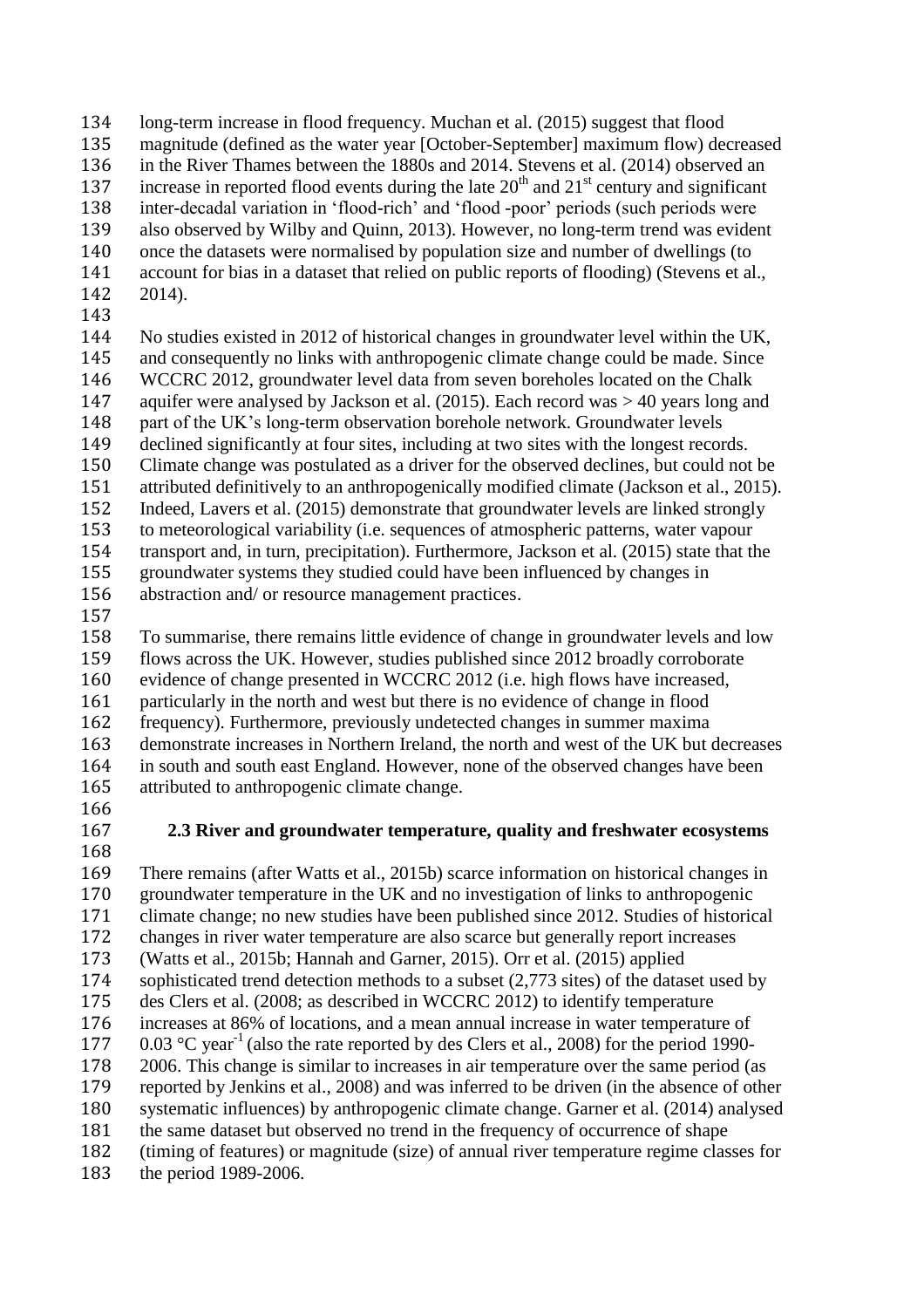- 
- 185 WCCRC 2012 suggested that changes in river water quality have occurred and were<br>186 driven predominantly by changes in land-use (e.g. Battarbee et al., 2014; Malcolm et driven predominantly by changes in land-use (e.g. Battarbee et al., 2014; Malcolm et al., 2014; Montieth et al., 2014), land-management (e.g. Battarbee et al., 2014) and 188 pollution (e.g. Howden et al., 2010; Curtis et al., 2014; Watts et al., 2015b). However, there remains no evidence to suggest a link between anthropogenic climate change there remains no evidence to suggest a link between anthropogenic climate change 190 and historical changes in river water quality (after Watts et al., 2015b). There remain<br>191 (after Watts et al., 2015b) no studies that link historical change in groundwater quality  $(after Watts et al., 2015b)$  no studies that link historical change in groundwater quality to anthropogenic climate change. Studies published since 2012 have considered industrial (e.g. Rivett et al., 2012) and agricultural sources of pollution (Zhang et al., 2013), but not anthropogenic climate change.
- 

196 WCCRC 2012 reported that freshwater ecosystems should be considered to be among the most sensitive to anthropogenic climate change (after Durance and Ormerod. 197 the most sensitive to anthropogenic climate change (after Durance and Ormerod, 198 2007, 2009) because they are influenced by many interacting factors (i.e. discharge 2007, 2009) because they are influenced by many interacting factors (i.e. discharge, light, water temperature, nutrient availability, habitat connectivity, species interactions and management practices; Laize et al., 2014). However, due to a lack of long-term, systematic records there were only a few geographically isolated studies that supported this statement (i.e. Clews et al., 2007; Durance and Ormerod, 2007, 2010). Since 2012, Vaughan and Ormerod (2014) used data collected in 21 sampling years (1991-2011) from > 2300 rivers across England and Wales to detect evidence of climate-induced changes in spatial distribution of freshwater invertebrate taxa, but identified no clear evidence of a climate change influence. Instead, the only observation consistent with climate warming (i.e. a northward expansion of the range of many taxa) was accounted for by water quality improvements in northern England. However, taxa were extremely sensitive to shorter-term (< 2 years) inter-annual variation in temperature and discharge. Therefore, some of the long-term changes 211 observed may have been driven by a changing climate, but these were not as influential as changes in the magnitude and geographical extent of water qual influential as changes in the magnitude and geographical extent of water quality improvements (Vaughan and Ormerod, 2014). There remains little historical evidence to suggest that freshwater ecosystems have responded to anthropogenic climate change. An environment of improved water quality should allow ecological responses to climate-induced drivers (such as discharge and temperature) to be more easily identified (Durance and Ormerod, 2009) as long as long-term, systematic data collection continues.

**2.4 Summary of historical changes and links to anthropogenic climate change**

 Changes have been detected in most parts of the UK water environment during the last century; however, groundwater quality is a notable exception. As was the case in 2012, there has been no robust, formal attribution of observed changes in any component of the UK water environment to anthropogenic climate change. Nonetheless, there is further systematic, spatially and temporally comprehensive evidence for change, especially in precipitation and river flows. Less evidence is available for evapotranspiration, groundwater levels, river and groundwater quality (including water temperature) and freshwater ecosystems. 

 Confidence assessments for the level of agreement for evidence of historical changes and the robustness of that evidence for each reviewed component of the UK water environment are provided in Table 1.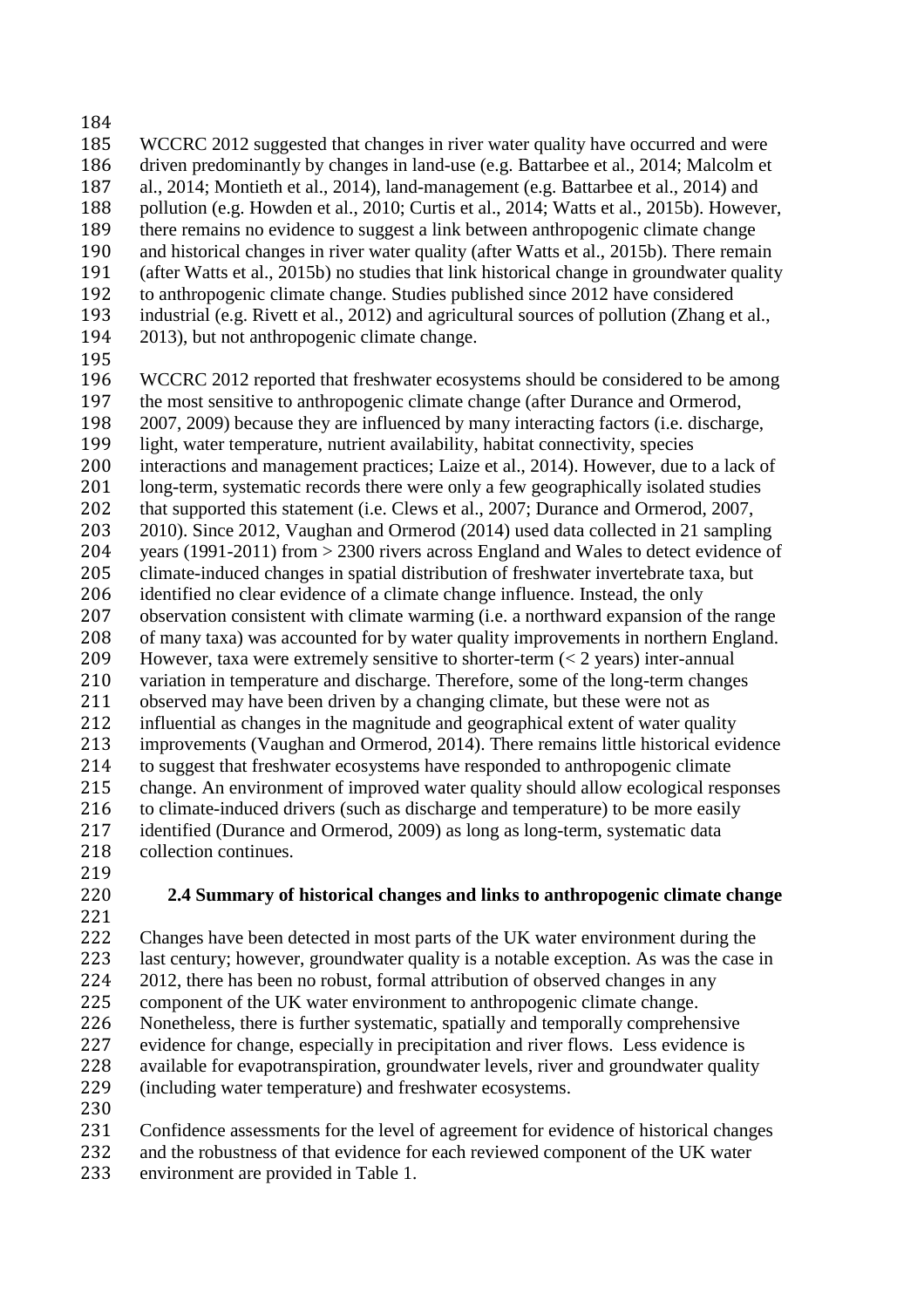234<br>235

### **3. POTENTIAL FUTURE CHANGES**

236<br>237

This section considers the impact of projected climate changes on the UK freshwater 238 environment over the  $21<sup>st</sup>$  century. Most of the studies presented used a simulation model-based framework to make projections. The dynamics of future climate must be 240 projected before these data can be used to project future hydrological characteristics.<br>241 Within this framework, general circulation models (GCMs, often using an ensemble Within this framework, general circulation models (GCMs, often using an ensemble approach to represent climate model uncertainty) are used to simulate global climate processes and account for anthropogenically driven increases in greenhouse gas concentrations (see Prudhomme et al., 2003). Then, because GCMs model climate at coarse resolution (50- 100 km; Maraun et al. 2010), outputs are sometimes downscaled to smaller spatial domains (12-50 km; Maraun et al. 2010) using regional climate models (RCM) or statistical methods (see Wilby et al., 1998; Prudhomme et al., 2003; Wood et al., 2004). In turn, these climate data are used to drive (sometimes multiple, to account for uncertainties in hydrological and associated model structure) process-based models of projected changes in the water environment.

### **3.1 Rainfall and evapotranspiration**

 WCCRC 2012 reported on projected changes to annual and seasonal precipitation across the UK. Projections of extreme precipitation during spring, summer and autumn were reported too, but at this time climate models were deemed unreliable at representing heavy and short-duration events (Fowler et al., 2007) that occur often in the UK during summer months (Garner et al., in press). Recently, the first long-term (20-years) simulations were performed with a 'convection-permitting' model (as used 260 for short-range weather forecasting) that operates on a very fine resolution grid (1.5 261 km), which permits more realistic representation of convection over the UK and thus 262 hourly rainfall characteristics, including extremes (Kendon et al., 2012; Kendon et al., 263 2014). When driven by a single climate model and run for the southern UK, the convective-permitting model indicated that the intensity of short-duration rainfall would increase by around 10% across a range of return periods during summer months (June, July and August), but that dry spells would become longer (Chan et al., 2014; Kendon et al., 2014). Winter precipitation (December, January and February) 268 was also projected to intensify by  $\geq 40\%$  across a range of return periods. Although the convective-permitting model incorporates improved process representation, it is computationally very expensive to run (Kendon et al., 2014). Consequently, model results to date are based on one climate model (i.e. Met Office Unified Model) and one emissions scenario (i.e. Intergovernmental Panel on Climate Change RCP [representative concentration pathway] 8.5, highest greenhouse emissions of all scenarios; Riahi et al., 2010) and so uncertainty arising from model structure and emissions scenario has not been assessed (Kendon et al., 2014).

 Projections of potential evapotranspiration (PE) are highly dependent on the method of calculation used (Prudhomme and Williamson, 2013), as demonstrated by Sheffield et al. (2012) and Dai et al. (2013). Furthermore, they are confounded further by poor understanding of possible changes in plant transpiration and growth (Kay et al., 2013a; Van den Hoof et al., 2013). Most projections indicate annual PE increases, but some project decreases for some months (Kay et al., 2013a; Prudhomme and

Williamson, 2013). Prudhomme and Williamson (2013) projected percentage changes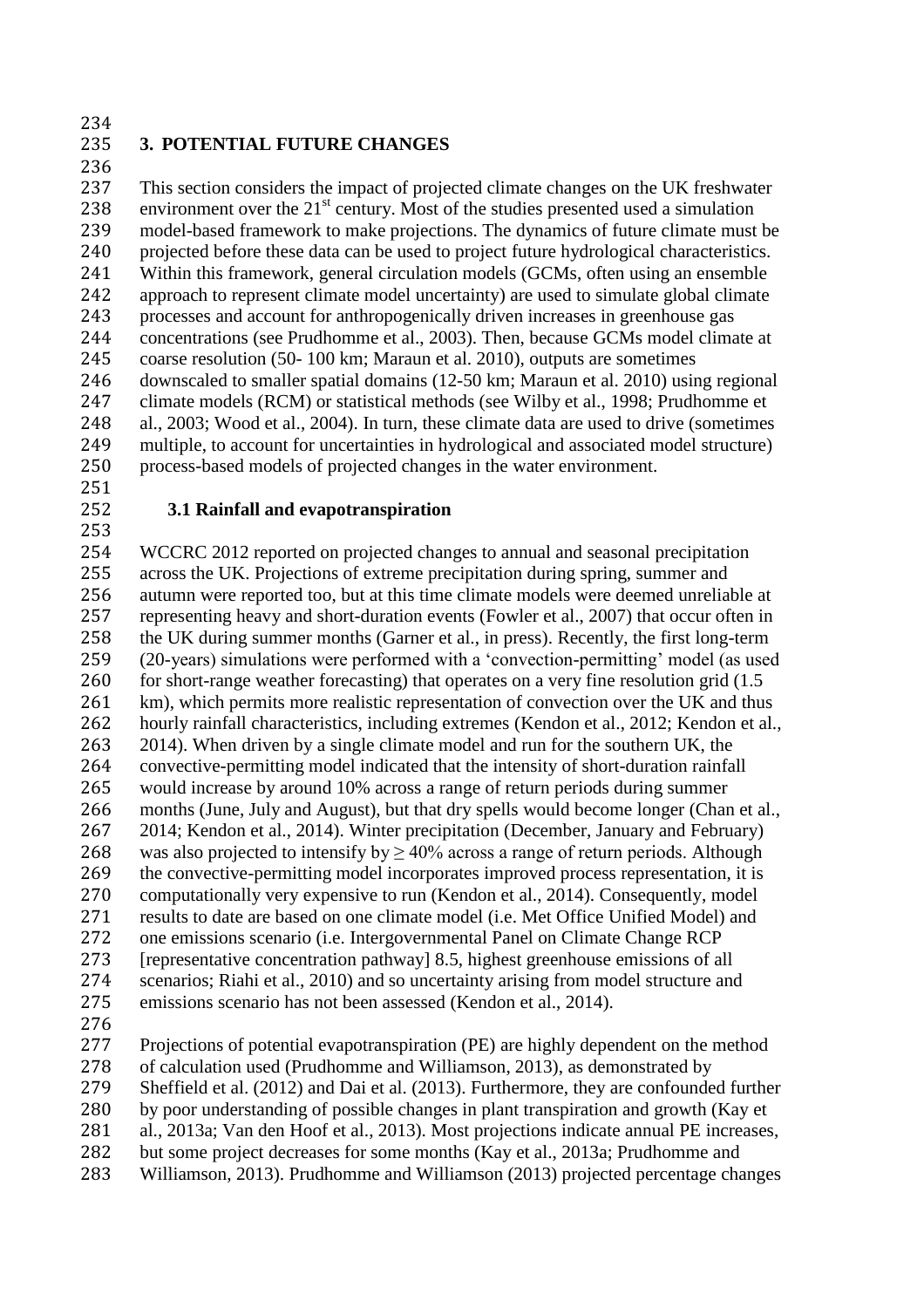in PE using 12 equations of varying complexity driven by the Hadley Centre's 285 HadRM3-Q0 model outputs representative of 1961-1990 (with MORECS PET used as reference PE) and 2041-2070. In broad agreement with the studies reported in as reference PE) and 2041-2070. In broad agreement with the studies reported in WCCRC 2012, Prudhomme and Williamson (2013) project predominantly increased 288 PE across the UK. The largest increases in PE were anticipated in northwestern Great 289 Britain in January, while the smallest were anticipated in the same region in July and Britain in January, while the smallest were anticipated in the same region in July and 290 October. Exact magnitudes were largely dependent on the method of calculation:<br>291 *Turc, Jensen-Haise* and calibrated *Blaney-Criddle* methods systematically project *Turc*, *Jensen-Haise* and calibrated *Blaney-Criddle* methods systematically projected the largest increases across Great Britain in all months while *Priestly-Taylor*, *Makkink* and *Thornthwaite* projected the smallest (Prudhomme and Williamson, 2013). Prudhomme and Williamson (2013) recommended the use of the *FAO56* method which reproduced the reference MORECS PE data with greatest accuracy (when 296 driven by the HadRM3-Q0 climate data) and was within the range of uncertainty<br>297 defined by the ensemble of 12 PE equations. defined by the ensemble of 12 PE equations.

298<br>299

### 3.2 River flows and groundwater levels

 WCCRC 2012 reported regional and seasonal variability in projected river flows derived from various global climate models (GCMs), or ensembles thereof, which had been forced by different emissions scenarios, sometimes followed by differing downscaling approaches and subsequently methodologies for modelling river flows, all with associated uncertainties. Projections of seasonal river flows (i.e. increased winter flows, decreased summer flows and low agreement between models on the direction of change during spring and autumn) reported in WCCRC 2012 (by Christierson et al., 2012 and Prudhomme et al., 2012) are confirmed broadly by a subsequent study conducted by Sanderson et al. (2012). Sanderson used runoff data from an eleven-member regional climate model (RCM, HadRM3) ensemble (Jones et 311 al., 1997) driven by the SRES A1B (i.e. medium emissions) scenario (Nakićenovć and Swart, 2000). Projected increases in winter flows are greater than decreases in and Swart, 2000). Projected increases in winter flows are greater than decreases in 313 summer flows, driving an overall increase in annual average river flow during the  $21<sup>st</sup>$  century (Sanderson et al., 2012, also projected for the Eden catchment in Scotland by Ledbetter et al., 2012). This is in contradiction of Christierson et al. (2012) and Prudhomme et al. (2012); these authors projected smaller increases in winter flows and, therefore, little change in annual flow regimes. Notably, Sanderson et al. (2012) used runoff data generated within an ensemble of RCMs, as opposed to using the climate data output from the RCM to drive a conventional 'offline' hydrological model (e.g. Christierson et al., 2012 and Prudhomme et al., 2012). Furthermore, the eleven-member RCM data do not sample the full range of uncertainties (Murphy et al., 2009) (unlike the UKCP09 probabilistic projections used by Christierson et al., 2012), and so the range of possible future river flows is likely greater than those projected (Sanderson et al., 2012).

 Drought projections reported in WCCRC 2012 were limited because studies had considered meteorological droughts (i.e. precipitation deficit; Garner et al., in press) predominantly. Prudhomme et al. (2014) investigated the effect of climate change on hydrological droughts (i.e. river flow deficit, Garner et al., in press) in a multimodel experiment in which seven global impact models (GIMs, which represent the terrestrial water cycle at global scale and incorporate current understanding of hydrological systems) were driven by seven GCMs under four representative concentration pathways (RCPs, each is a time-dependent projection of atmospheric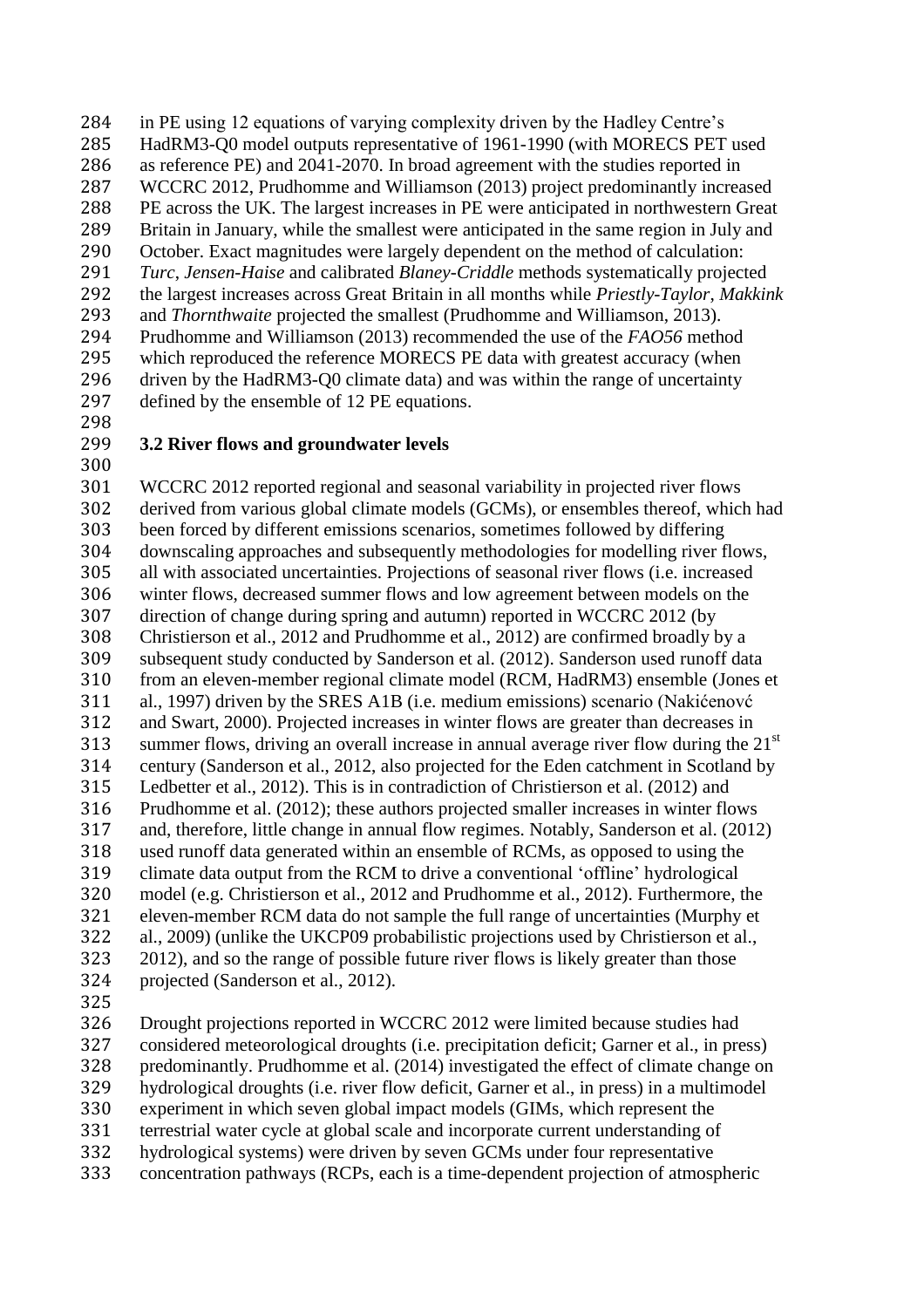- greenhouse gas concentrations). Under RCP 8.5, Prudhomme et al. (2014) anticipate 335 that drought frequency (proportion of time under drought conditions) and severity<br>336 (defined as proportion of land under drought conditions) are very likely to increase (defined as proportion of land under drought conditions) are very likely to increase 337 across Western Europe by the end of the  $21<sup>st</sup>$  century. Two drivers of increased 338 drought frequency and severity were identified: (1) the greatest increases were driven<br>339 by decreased precipitation and increased evaporation, and (2) lesser increases were by decreased precipitation and increased evaporation, and (2) lesser increases were associated, paradoxically, with increased precipitation (up to 20%) that was offset by increased evaporation (Prudhomme et al., 2014). These projections are in agreement with Vidal and Wade (2009) and Rahiz and New (2013) but contradict Blenkinsop and Fowler (2007) (all reported in WCCRC 2012); the latter suggested that the longest meteorological droughts are likely to become shorter and less severe.
- 
- 
- WCCRC 2012 anticipated increases predominantly in flood magnitude controlled by climate and physical characteristics of river catchments (Prudhomme et al., 2013a; 2013b). Kay et al. (2014a and 2014b) extended the work of Prudhomme et al. (2013a and 2013b; as reported in WCCRC 2012) to a larger set of catchments across Britain and projected regional impacts of climate change on 20-year flood flows during the  $21<sup>st</sup>$  century. Predominantly, increases were projected between the 2020s and 2080s (also projected for the Derwent basin by Ramesen et al., 2014). For England and Wales, changes were greatest in the south east and smallest in the north east while impacts were described as median elsewhere (Kay et al., 2014a). For Scotland, increases were greatest but more uncertain in the north and west, and lower but less uncertain in the south and east (Kay et al., 2014b). A monotonic change in flood impacts throughout Britain is not anticipated; the range of impacts within Scotland was projected to be less severe than in England and Wales (i.e. no change < -5% or > +75%; the latter is projected for the 2080s in south eastern England) (Kay et al., 2014b). Geographical variation in past river flows and, by extension projected river 361 flows, is controlled by variability in climate and basin processes (Garner et al., in press). Charlton and Arnell (2014) applied the UKCP09 projections (for the 2020s) press). Charlton and Arnell (2014) applied the UKCP09 projections (for the 2020s, 2050s and 2080s) to catchment models for six catchments representing a range of hydrological conditions in England. Their results suggest that the magnitude of future high flows may be especially sensitive to basin geology; *Q5* (the flow that is exceeded 5% of the time) could increase by 40-50 % in impermeable catchments compared to 20% in permeable catchments.
- 

 WCCRC 2012 reported on a handful of studies that investigated the impact of climate change on UK groundwater recharge (i.e. the downward vertical flux of water to the water table, Jackson et al., 2015). Typically, reductions in annual recharge are projected (Jenkins et al., 2002; Herrera-Pantoja and Hiscock, 2008; Jackson et al., 2011). Previously unreported results of a study by Prudhomme et al. (2012) are presented by Jackson et al. (2015). Prudhomme et al. (2012) used two climate projection products: (1) the ensemble of eleven-member ensemble of the UK Met Office Regional Climate Model (HadRM3-PPE) as continuous time-series of climate variables from 1950 to 2099 (Prudhomme et al., 2013a), and (2) probabilistic projections of changes in climate variables as ensembles of 10,000 monthly change factors for the following three 30-year time-slice and greenhouse gas emission scenario combinations (i.e. 2050s and medium emissions scenario [A1B]; 2080s and medium emissions scenario [A1B]; and 2050s and high emissions scenario [A1F1] (Murphy et al., 2009)]. These climate projections were input to the distributed ZOOMQ3D groundwater model (of the Chalk aquifer) (Jackson et al., 2011) and to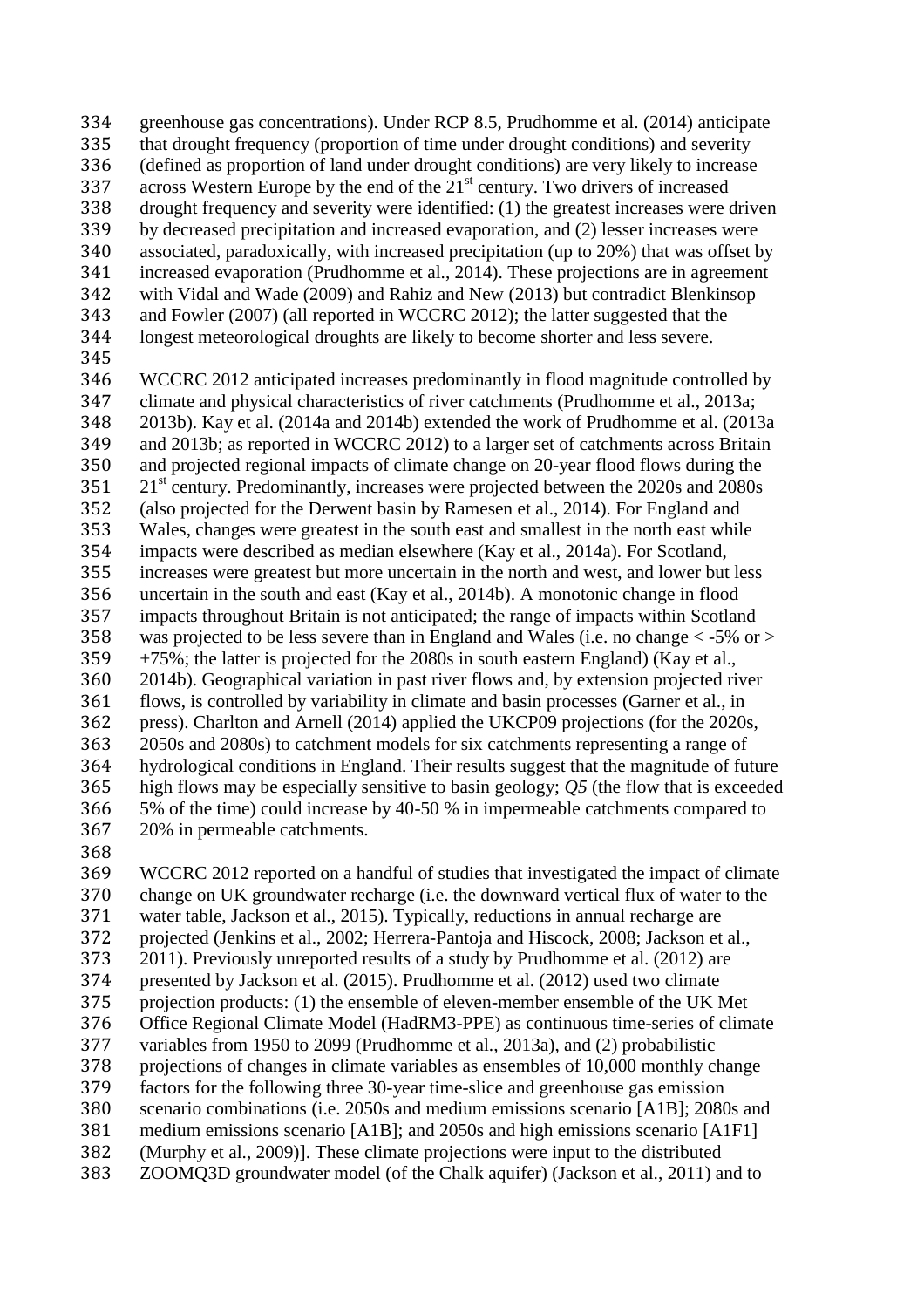R-Groundwater (Jackson, 2012) lumped catchment groundwater models (of 24 385 observation boreholes in four principal aquifer types: Chalk, Limestone, Sandstone<br>386 and Lower Greensand across Great Britain). When the median values for the and Lower Greensand across Great Britain). When the median values for the ensemble of 10,000 simulations are considered, annual groundwater levels are 388 projected to decrease at 13 of 24 sites. For monthly values, the direction of change<br>389 varied: (1) between sites, assumed to be driven by local hydrogeological conditions varied: (1) between sites, assumed to be driven by local hydrogeological conditions, 390 and (2) between years, assumed to be due to inter-annually variable meteorological<br>391 drivers. Prudhomme et al. (2012) reported projections forced by the A1F1 (high) drivers. Prudhomme et al. (2012) reported projections forced by the A1F1 (high) emissions scenario; Jackson et al. (2015) compared these with projections forced by 393 the A1B (medium) scenario in order to assess the sensitivity of the projected values to<br>394 this source of uncertainty. However, the impact of multiple emissions scenarios on the this source of uncertainty. However, the impact of multiple emissions scenarios on the projections was deemed to be small in comparison to the spread of uncertainty arising 396 from the variability in the climate ensembles. Furthermore, there is some discussion<br>397 but, as yet, no quantification of potentially substantial uncertainty that may arise from but, as yet, no quantification of potentially substantial uncertainty that may arise from 398 the models used to represent hydrological/ hydrogeological processes (Taylor et al., 399 2015). Jackson et al. (2015) suggest that hydrological models are used preferentially 2015). Jackson et al. (2015) suggest that hydrological models are used preferentially over groundwater models and that they do not represent key groundwater processes adequately (e.g. delays in the transfer of water from the soil, through both the unsaturated zone and saturated zone, to surface waters and abstraction boreholes).

#### **3.3 River and groundwater temperature, quality and freshwater ecosystems**

 The published literature contains no new projections of UK river and groundwater temperature since 2012. Consequently, there remains extremely little knowledge of 408 how these properties of the UK freshwater environment will change over the  $21<sup>st</sup>$  century. River temperature is anticipated to increase (Webb and Walling, 1992); but modifications are likely to be moderated by river basin characteristics, for example 411 water source contributions, basin size (Garner et al., 2014a) and orientation (Hannah 412 and Garner, 2015) plus density and extent of riparian shade (Garner et al., 2014b, and Garner, 2015) plus density and extent of riparian shade (Garner et al., 2014b, 2015). Worldwide, there are extremely few comprehensive projections of increases in groundwater temperature. For the Miramichi river system in central New Brunswick, Canada, Kurylyk et al. (2014) used seven downscaled global climate models for the period 2046-2065 to drive surficial water and energy balance models and, in turn, a variably saturated groundwater flow and energy transport model; groundwater 418 temperature was projected to increase by up to 3.6 °C.

420 There are no new projections of UK river or groundwater quality and, as was the case in 2012, projections are qualitative and somewhat speculative. Potential changes in precipitation intensity, water temperature and discharge are anticipated to have consequences for UK surface water quality with increased suspended solids, sediment yields, algal growth and nutrient concentration expected (Watts et al., 2015b). Potential changes in groundwater quality may be driven by changing recharge rates 426 plus pollutant and nutrient transport (Watts et al., 2015b).

Finally, the impact of projected climate change on freshwater ecosystems is

understudied. This is likely because water-dependent organisms are influenced by

various aspects of their habitat conditions, many of which remain poorly understood

and for which there exist no projections of future change (see above). In a notable

- exception, Fung et al. (2013) used 246 transient climate series (based on one GCM) to
- generate an ensemble of illustrative (given the limited number of simulations)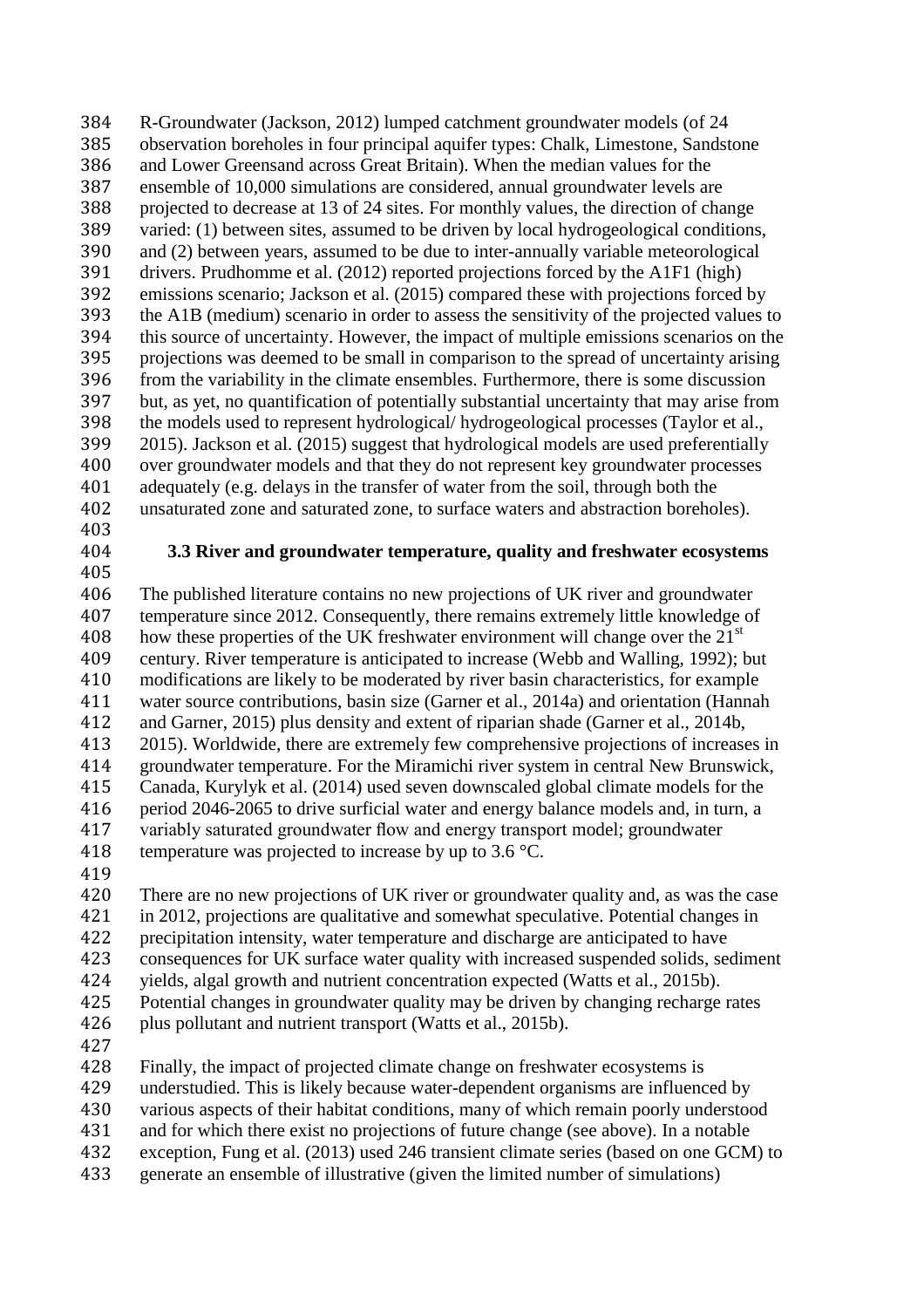- projected river flows in the Itchen (a Chalk basin in southern England) through the 21<sup>st</sup> century. The severity and duration (in years) of low flow events within the 436 ensembles were used to identify qualitatively (after discussion with ecologists a ensembles were used to identify qualitatively (after discussion with ecologists and catchment managers) the range of possible consequences for freshwater ecosystems 438 based on invertebrate community responses. 40% of models suggested that there may<br>439 be significant changes to freshwater invertebrate communities in the Itchen by 2075; be significant changes to freshwater invertebrate communities in the Itchen by 2075; 440 while the remaining 60% of models suggested that communities may recover from the short-term impacts of low flow events (Fung et al., 2013). Consequently, the short-term impacts of low flow events (Fung et al., 2013). Consequently, the anticipated effects of anthropogenic climate change on freshwater ecosystems and potential spatial variations remain highly uncertain (Watts et al., 2015b).
- 

# **3.4 Summary of future projections**

446<br>447 The scientific literature published since WCCRC 2012 provides further evidence that the impact of anthropogenic climate change on the UK water environment may be significant. Further evidence suggests that changes in rainfall, evapotranspiration, riverflows and groundwater levels should be anticipated. The robust numerical framework within which these anticipated changes have been estimated and the consideration of multiple uncertainties provides high confidence limits to bound future projections. However, as was the case in 2012, a robust scientific evidence base to suggest future change in river and groundwater temperature, water quality and freshwater ecosystems is lacking severely and thus confidence in the nature of future changes is low.

 Confidence assessments for the level of agreement for potential future changes and the robustness of that evidence for each reviewed component of the UK water environment are provided in Table 2. Confidence assessments for the level of 461 agreement in future projections were provided in WCCRC 2012. We have revised the 462 assessment for evapotranspiration, from 'low' (because no projections existed) to assessment for evapotranspiration, from 'low' (because no projections existed) to 'medium' following the generation of a set of projections from multiple methods and quantification of associated uncertainties. .

# **4. OUTSTANDING RESEARCH NEEDS**

 This review aimed to update the findings of WCCRC 2012 and thus provide further reliable, clear information about the possible impacts of climate change on hydrology and the water environment in the UK. In this section we identify the outstanding research needs to improve understanding of the water-related impacts of climate change.

 WCCRC 2012 identified several areas where research efforts should be focussed: (1) evapotranspiration, (2) low flows and drought, (3) summer convective storms and consequences for future flood, (4) groundwater temperature, (5) river and groundwater temperature and quality, and (6) aquatic ecosystems. Despite growth since 2012 of the scientific literature on climate change impacts on the UK water environment, there has been little research in these areas (summer convective storms are a notable exception, although the effects of improved modelling capability in this area have not been assessed on summer floods). Instead, there has been further research on areas (i.e. precipitation and high river flows/ flood) for which a (relatively) larger amount of information existed already. Consequently, more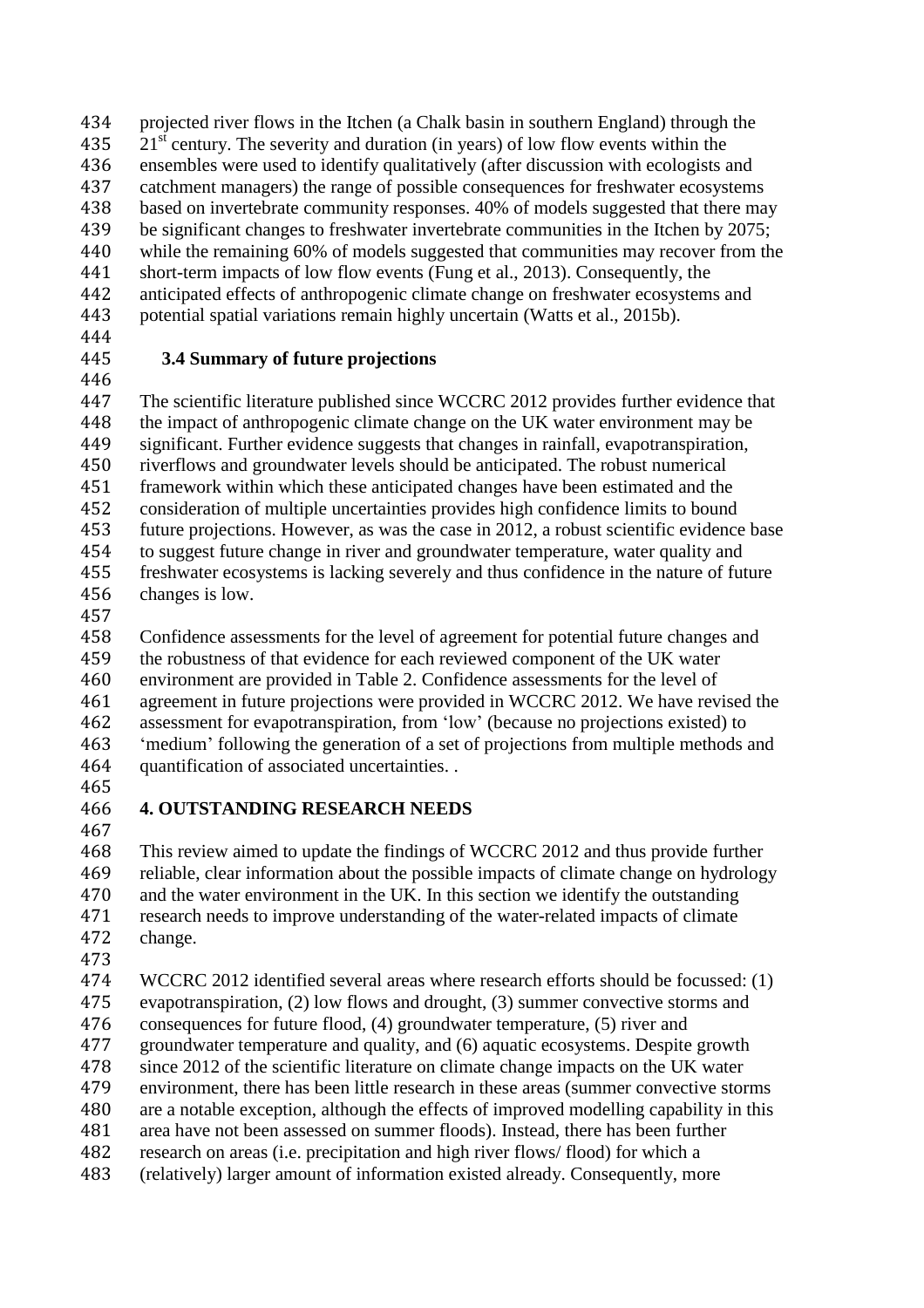- research in all of the areas identified as priorities in 2012 is still required. Importantly, 485 the body of evidence for historical changes and the number of future projection<br>486 studies shrink and uncertainties grow as we move down the hydroclimatological studies shrink and uncertainties grow as we move down the hydroclimatological process chain and into the hydroecological process chain (see Tables 1 and 2).
- 

 The disparity between historical evidence at the 'top' versus the 'bottom' of the 490 hydroclimatological-hydroecological process chain has most likely occurred because<br>491 there has been a lack of spatially and temporally extensive monitoring of variables there has been a lack of spatially and temporally extensive monitoring of variables towards the bottom of the chain. Furthermore, components of the water environment at the bottom of this process chain are influenced by multiple, interacting drivers and understanding of responses is poor, and so observed patterns are confounded by shifts in other drivers of change. Consequently, for most aspects of the UK water 496 environment, adaptation to anthropogenic climate change may need to begin before<br>497 changes can be formally attributed (Watts et al., 2015b). A disparity of evidence changes can be formally attributed (Watts et al., 2015b). A disparity of evidence between the top and bottom of this chain exists also for projections. Poor knowledge of interacting drivers, responses and interactions at the bottom of the chain yields an insufficient evidence base from which to build predictive models capable of projecting the effects of anthropogenic climate change. Additionally, the discussed lack of spatially and temporally extensive data (and meta-data) does not allow validation of models. Finally, other than for precipitation and river flow, future projections of other hydrologically –relevant variables consider rarely uncertainties for estimates. For these other variables, there remains incomplete process understanding and/ or validation data, so making projections with confidence is made particularly challenging.

 WCCRC 2012 identified that most studies were site-specific whereas countrywide studies were most useful in providing decision-support for adaptive management. 511 Again, there have been further large-scale precipitation and river flow (i.e. at the top of the hydroclimatological-hydroecological process chain) (for which existing of the hydroclimatological-hydroecological process chain) (for which existing information was relatively good) but a distinct lack of studies on other aspects of the water environment. Again, this is due predominantly to a lack of monitoring and (potentially) ease of access to archived data that may be held by several individuals. Such barriers to knowledge generation must be addressed and the impacts of climate change on all aspects of the UK water environment must be studied to provide robust, clear information to inform management and adaptation strategies going forward.

# **ACKNOWLEDGEMENTS**

 We are grateful to Jamie Hannaford, Centre for Ecology and Hydrology, for suggestions that aided greatly in writing the section on historical changes in river flows. Glenn Watts, Environment Agency, is thanked for constructive comments on all sections. 

# **REFERENCES**

 Afzal M, Gagnon AS, Mansell MG. 2015. Changes in the variability and periodicity of precipitation in Scotland. *Theoretical and Applied Climatology*, 119, 135-159.

 Battarbee RW, Shilland EW, Kernan M, Monteith DT, Curtis CJ. 2014. Recovery of acidified surface waters from acidification in the United Kingdom after twenty years

of chemical and biological monitoring (1988-2009). *Ecological Indicators*, 37, 267-

273.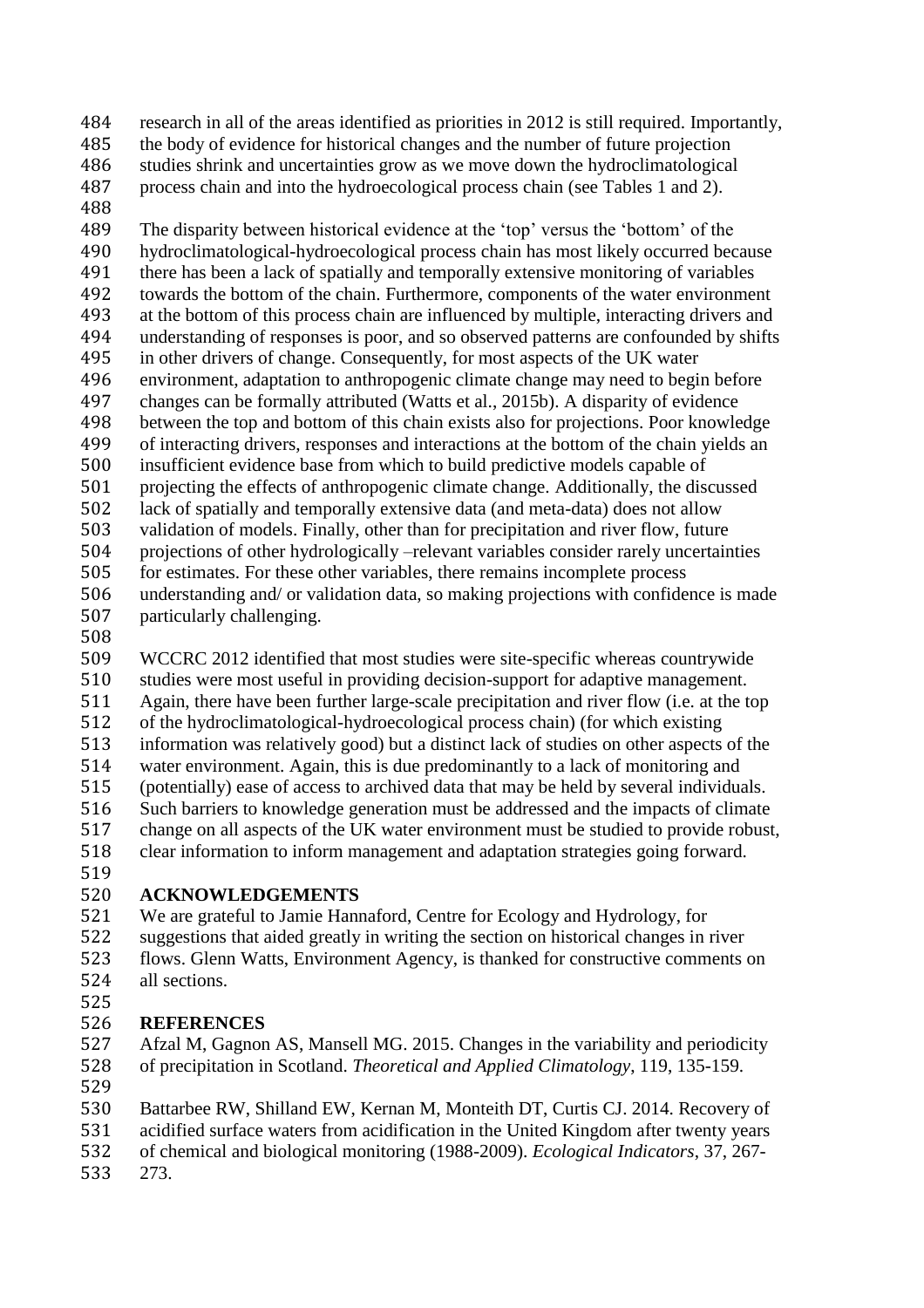| 534 |                                                                                                            |
|-----|------------------------------------------------------------------------------------------------------------|
| 535 | Blenkinsop S, Fowler SJ. 2007. Changes in European drought characteristics                                 |
| 536 | projected by PRUDENCE regional climate models. International Journal of                                    |
| 537 | Climatology, 27, 1595-1610.                                                                                |
| 538 |                                                                                                            |
| 539 | Bradford RB, Marsh TJ. 2003. Defining a network of benchmark catchments for the                            |
| 540 | UK. Proceedings of the Institution of Civil Engineers- Water and Maritime                                  |
| 541 | Engineering, 156, 109-116.                                                                                 |
| 542 |                                                                                                            |
| 543 | Chan SC, Kendon EJ, Fowler HJ, Blenkinsop S, Roberts NM, Ferro CAT. 2014.                                  |
| 544 | Projected increases in summer and winter UK sub-daily precipitation extremes from                          |
| 545 | high-resolution regional climate models. Environmental Research Letters, 9, 084019.                        |
| 546 |                                                                                                            |
| 547 | Charlton MB, Arnell NW. 2014. Assessing the impacts of climate change on river                             |
| 548 | flows in England using the UKCP09 climate change projections. Journal of                                   |
| 549 | Hydrology, 519, 1723-1738.                                                                                 |
| 550 |                                                                                                            |
| 551 | Clark C. 2013. Measurements of actual and pan evaporation in the Upper Brue                                |
| 552 | catchment UK: the first 25 years. Weather, 68, 200-208.                                                    |
| 553 |                                                                                                            |
| 554 | Clews E. Durance I, Vaugham IP, Ormerod SJ. 2010. Juvenile salmonid populations                            |
| 555 | in a temperate river system track synoptic trends in climate. Global Change Biology,                       |
| 556 | 16, 3271-3283.                                                                                             |
| 557 |                                                                                                            |
| 558 | Christierson BV, Vidal JP, Wade SD. 2012. Using UKCP09 probabilistic climate                               |
| 559 | information for UK water resource planning. Journal of Hydrology, 424, 48-67.                              |
| 560 |                                                                                                            |
| 561 | Curtis J, Battarbee RW, Monteith DT, Shilland EM. 2014. The future of upland water                         |
| 562 | ecosystems of the UK in the 21 <sup>st</sup> century: A synthesis. <i>Ecological Indicators</i> , 37, 412- |
| 563 | 430.                                                                                                       |
| 564 |                                                                                                            |
| 565 | Dai A. 2013. Increasing drought under global warming in observations and models.                           |
| 566 | Nature Climate Change, 3, 52-58.                                                                           |
| 567 |                                                                                                            |
| 568 | des Clers S, Hughes M, Simpson GL. 2008. Surface water temperature archive for                             |
| 569 | UK freshwater and estuarine sites. Environment Agency Science Report SR070035,                             |
| 570 | 116pp                                                                                                      |
| 571 |                                                                                                            |
| 572 | Durance I, Ormerod SJ. 2007. Climate change effects on upland stream                                       |
| 573 | macroinvetebrates over a 25-year period. Global Change Biology, 13, 942-957.                               |
| 574 |                                                                                                            |
| 575 | Durance I, Ormerod SJ. 2009. Trends in water quality and discharge confound long-                          |
| 576 | term effects of river macroinvetebrates. Freshwater Biology, 2, 388-405.                                   |
| 577 |                                                                                                            |
| 578 | Durance I, Ormerod SJ .2010. Evidence for the role of climate in the extinction of a                       |
| 579 | cool-water triclad. Journal of the North American Benthological Society, 29, 1367-                         |
| 580 | 1378.                                                                                                      |
| 581 |                                                                                                            |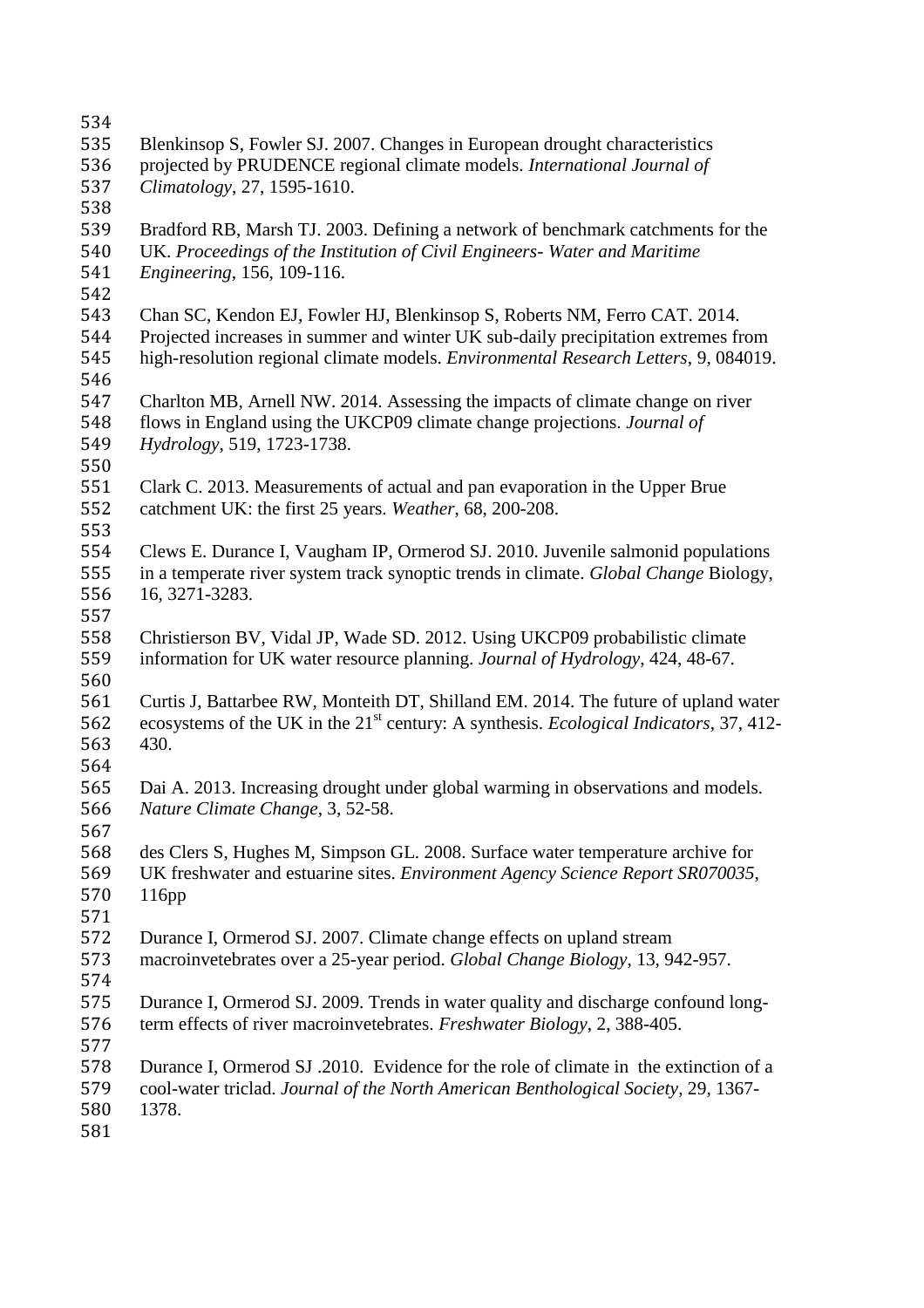- Federer CA, Vorosmarty C, Fekete B. 1996. Intercomparison of methods for
- calculating potential evaporation in regional and global water balance models. *Water Resources Research*, 37, 3215-2321.
- 

586 Fowler HJ, Ekström M, Blenkinsop S, Smith AP. 2007. Estimating change in extreme<br>587 European precipitation using a multimodel ensemble. Journal of Geophysical European precipitation using a multimodel ensemble. *Journal of Geophysical Research*, 112, D18104.

- 
- 589<br>590 Fowler HJ, Wilby RL. 2010. Detecting changes in seasonal precipitation extremes using regional climate model projections: Implications for managing fluvial flood risk. *Water Resources Research*, 46, W03525.
- 
- Fung F, Watts G, Lopez A, Orr HG, New M, Extence C. 2014. Using large climate ensembles to plan or the hydrological impact of climate change in the freshwater environment. *Water Resources Management*, 4, 1063-1084.
- 
- Garner G, van Loon AF, Prudhomme C, Hannah DM. In press. Hydroclimatology of extreme river flow events. *Freshwater Biology*.
- 
- Garner G, Hannah DM, Sadler JP, Orr HG. 2014. River temperature regimes of England and Wales: spatial patterns, inter-annual variability and climatic sensitivity. *Hydrological Processes*, 28, 5583-598.
- 
- Garner G, Malcolm IA, Sadler JP, Millar CP, Hannah DM. 2015. Inter-annual variability in the effects of riparian woodland on micro-climate, energy exchanges and water temperature of an upland Scottish stream. *Hydrological Processes*, 29, 1080- 1095.
- 
- Hannah DM, Garner G. 2015. River water temperature in the United Kingdom: changes over the 20th century and possible changes over the 21st century. *Progress in Physical Geography*, 39, 68-92.
- Hannaford J, Marsh TJ. 2008. High-flow and flood trends in a network of undisturbed catchments in the UK. *International Journal of Climatology*, 28, 1325-1338.
- 
- Herrera-Pantoja M, Hiscock KM. 2008. The effects of climate change on potential groundwater recharge in Great Britain. *Hydrological Processes*, 22, 73-86.
- 
- Howden NJK, Burt TP, Worrall F, Whelan MJ, Bieroza M. 2010. Nitrate concentrations and fluxes in the River Thames over 140 years (1868-2008): are increases irreversible? *Hydrological Processes*, 24, 2657-2662.
- Jackson CR, Meister R, Prudhomme C. 2011. Modelling the effects of climate change and its uncertainty on UK Chalk groundwater resources from an ensemble of global climate model projections. Journal of *Hydrology*, 399, 12-28*.*
- Jackson CR, Bloomfield JP, Mackay JD. 2015. Evidence for changes in historic and
- future groundwater levels in the UK. *Progress in Physical Geography*, 39, 49-67.
-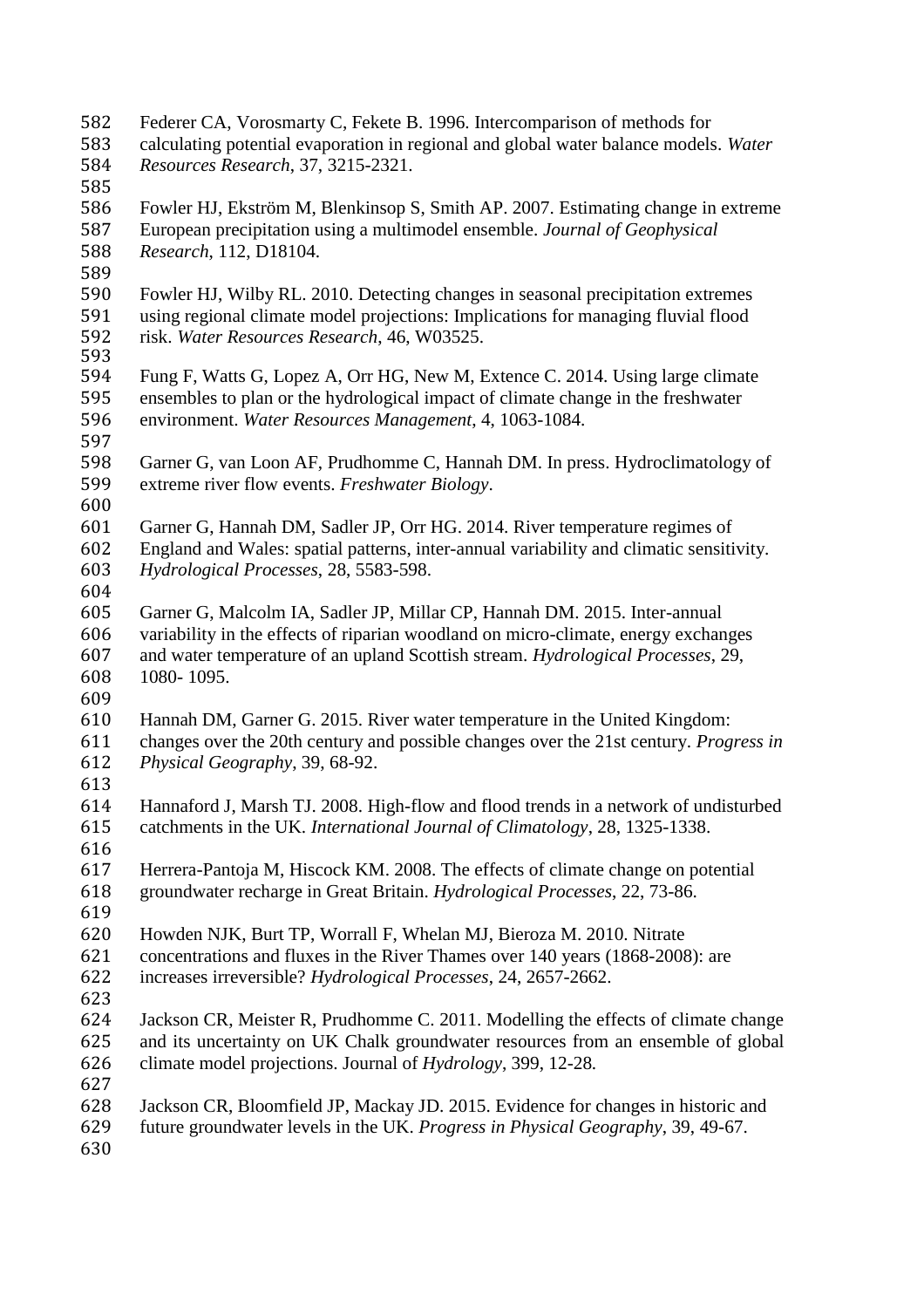Jenkins GJ, Murphy JM, Sexton DS, Lowe JA, Jones P, Kilsby CG. 2002. UK climate projections: briefing report. Met Office Hadley Centre, Extert, UK. Jones MR, Blenkinsop S, Fowler HJ, Kilsby CG. 2014. Objective classification of extreme rainfall regions for the UK and updated estimates of trends in regional extreme rainfall. *International Journal of Climatology*, 34, 751-765. Jung M, Reichstein M, Ciais P, Seneviratne SI, Sheffield J, Goulden ML, Bonan G, Cescetti A, Chen JQ, de Jeu R, Dolamn AJ, Eugster W, Gerten D, Gianelle D, Gobron N, Heinke J, Kimball J, Law BE, Montagnani L, Muy QZ, Mueller B, Oleson K, Papale D, Richardson AD, Roupsard O, Running S, Tomelleri E, Voivy N, Weber U, Williams C, Wood E, Zaehle S, Zhang K. 2010. Recent decline in the global land evapotranspiration trend due to limited moisture supply. *Nature*, 467, 951-954. Kay AL, Bell VA, Blyth EM, Crooks SM, Davies HN, Reynard NS. 2013. A hydrological perspective on evaporation: historical trends and future projections in Britain. *Journal of Water and Climate Change*, 4, 193-208. Kay AL, Crooks SM, Davies HN, Prudhomme C, Reynard NS. 2014a. Probabilistic impacts of climate change on flood frequency using response surfaces I: England and Wales. *Regional Environmental Change*, 14, 1215-1227. Kay AL, Crooks SM, Davies HN, Reynard NS. 2014b. Probabilistic impacts of climate change on flood frequency using response surfaces II: Scotland*. Regional Environmental Change*. 14, 1243-1255. Kendon EJ, Roberts NM, Seniro CA, Roberts MJ. 2012. Realism of rainfall in a very high-resolution climate model. *Journal of Climate*, 25, 5791-5806. Kendon JE, Roberts NM, Fowler HJ, Roberts MJ, Chan SC, Senior CA. 2014. Heavier downpours with climate change revealed by weather forecast resolution model. *Nature Climate Change*, 4, 570-576. Kosanic A, Harrison S, Anderson K, Kavcic I. 2014. Present and historical climate variability in South West England. *Climatic Change*, 124, 221-237. 666<br>667 Kurylyk BL, MacQuarrie KTB, Voss CL. 2014. Climate change impacts on the temperature and magnitude of groundwater discharge from shallow unconfined aquifers. *Water Resources Research*, 50, 3253-274. Laize CLR, Acreman MC, Schneider C, Dunbar MJ, Houghton-Carr HA, Floerke M. Hannah DM. 2014. Projected flow alteration and ecological risk for pan-European rivers. *River Research and Applications*, 30, 99-314. Ledbetter R, Prudhomme C, Arnell N. 2012. A method for incorporating climate variability in climate change impact assessments: sensitivity of river flows in the Eden catchment to precipitation scenarios. *Climatic Change*, 118, 803-823.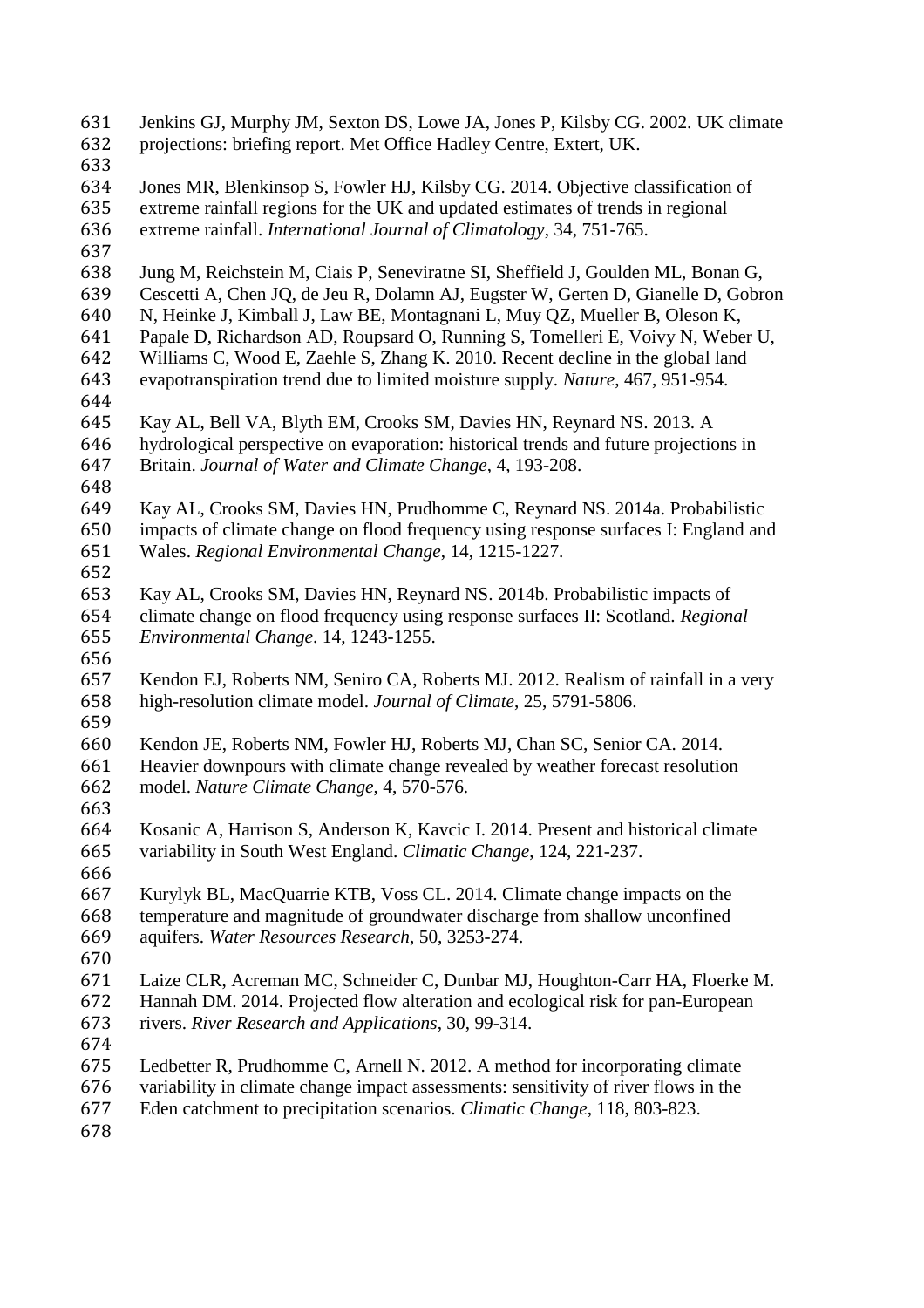Lavers DA, Hannah DM, Bradley C. 2015. Connecting large-scale atmospheric circulation, river flow and groundwater levels in a Chalk catchment in southern England. *Journal of Hydrology*, 523, 79-189. 683 Malcolm IA, Gibbins CN, Fryer RJ, Keay J, Tetzlaff D, Soulsby C. 2014. The influence of forestry on acidification and recovery: insights from long-term influence of forestry on acidification and recovery: insights from long-term hydrochemical and invertebrate data. *Ecological* Indicators, 37, 317-329. Maraun D, Wetterhal F, Ireson AM, Chandler RE, Kendon EJ, Widmann M, Brienen S, Rust HW, Sauter T, Themeßl M, Venema VKC, Chun KP, Goodess CM, Jones RG, Onof C, Vrac M, Thiele-Eich I. 2010. Precipitation downscaling under climate change. Recent developments to bridge the gap between dynamical models and the end users. *Reviews of Geophysics*, 48, 1-38. Montieth DT, Evans CD, Henrys PA, Simspon GL, Malcolm IA. 2014. Trends in the hydrochemistry of acid-sensitive waters in the UK 1988-2008. *Ecological* Indicators, 37, 287-303. Muchan K, Lewis M, Hannaford J, Parry S. 2015. The winter storms of 2013/2014 in the UK: hydrological responses and impacts. *Weather*, 70, 55-61. Murphy JM, Sexton DMH, Jenkions GJ, Booth BBB, Brown CC, Clark RT, Collins M, Harris GR, Kendon EJ, Betts RA, Brown SJ, Humphrey KA, McCarthy MP, McDOnald RE, Stephens A, Wallace C, Warren RM, Wilby R, Wood RA. 2009. *UK Climate projections science report: climate change projections.* Met Office Hadley Centre, Exeter Nakićenović N, Swart R. 2000. *Special Report on Emissions Scenarios*. Cambridge Univ. Press, Cambridge, UK. [Available at http://www.ipcc. ch.] Orr HG, Simpson GL, des Clers S, Watts G, Hughes M, Hannaford J, Dunbar MJ, Laize CLR, Wilby RL, Battarbee RW, Evans R. 2015. Detecting changing river temperatures in England and Wales. *Hydrological Processes*, 5, 752-766. Prosdocimi I, Kjeldsen TR, Svensson C. 2014. Non-stationarity in annual and seasonal series of peak flow and precipitation in the UK. *Natural Hazards and Earth System Sciences*, 14, 1125-1144. Prudhomme C, Giuntoli I, Robinson EL, Clark DB, Arnell NW, Dankers R, Fekete BM, Franssen W, Gerten D, Gosling SN, Hagemann S, Hannah DM, Kim H, Masaki 719 Y. Satoh Y. Stacke T. Wada Y. Wisser D. 2014. Hydrological droughts in the  $21<sup>st</sup>$  century, hotspots and uncertainties from a global multimodel ensemble project. *Proceedings of the National Academy of Sciences of the United States of America*. 111, 3262-3167. Prudhomme C, Young A, Watts G, Haxton T, Crooks S, Williamson J, Davies H, Dadson S, Allen S. 2012. The drying up of Britain? A national estimate of changes in seasonal river flows from 11 Regional Climate Model simulations. *Hydrological*  Processes, 26, 1115-1118.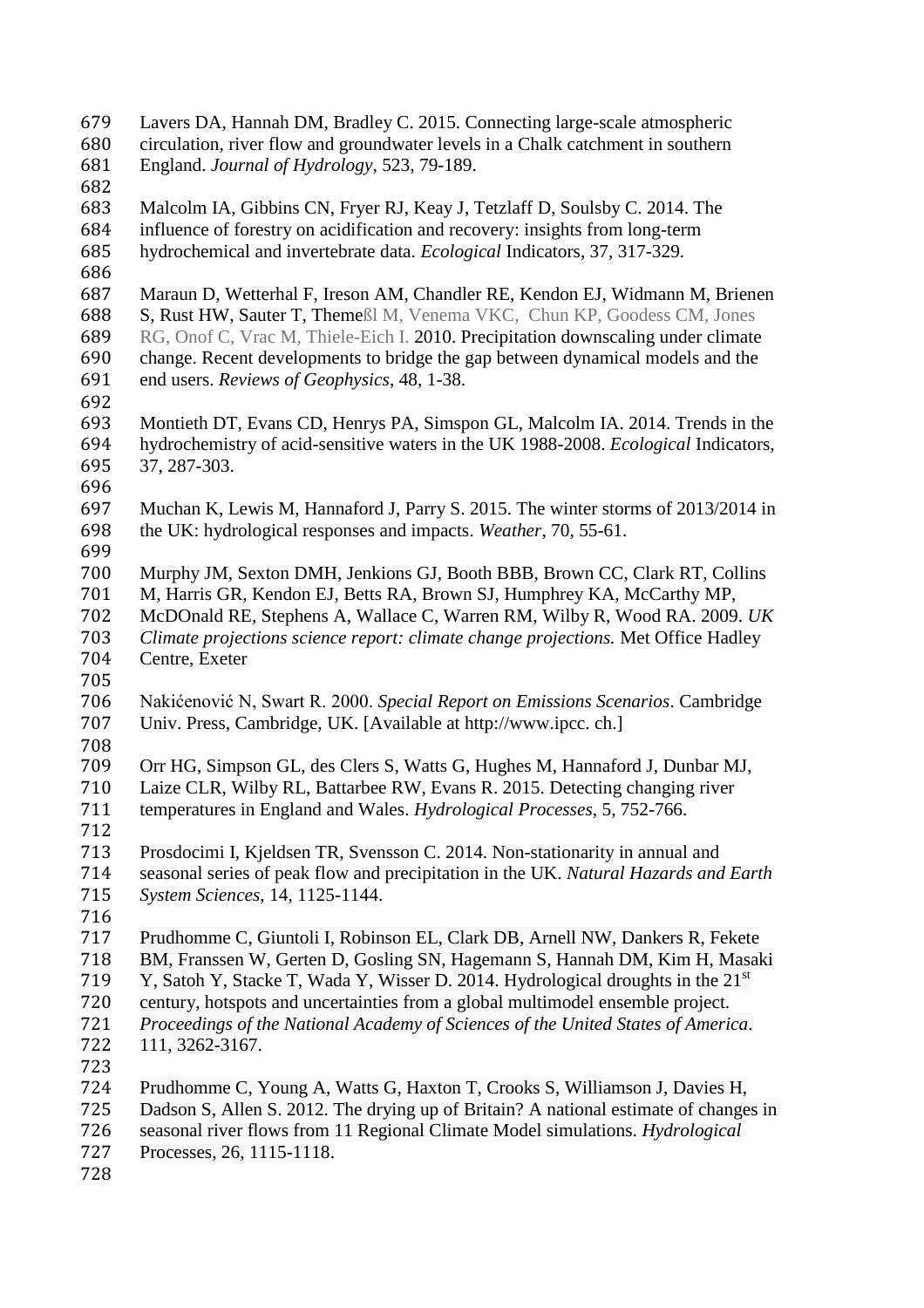- Prudhomme C, Crooks S, Kay AL, Reynard NS. 2013a. Climate change and river flooding: part 1 classifying the sensitivity of British catchments. *Climatic* Change, 119, 933-948.
- Prudhomme C, Kay AL, Crooks S, Reynard NS. 2013b. Climate change and river 734 flooding: part 2 sensitivity characteristaion of British catchments and example<br>735 vulnerability assessments. Climatic Change, 119, 949-964. vulnerability assessments. *Climatic Change*, 119, 949-964.
- 
- Prudhomme C, Jakob D, Svensson C. 2003. Uncertainty and climate change impact on the flood regime of small UK catchments. *Journal of Hydrology*, 277, 1-23.
- 
- Prudhomme C, Williamson J. 2013. Derivation of RCM-driven potential evapotranspiration for hydrological climate change impact analysis in Great Britain: a comparison of methods and associated uncertainty in future projections. *Hydrology and Earth System Sciences*, 17, 1365-1377.
- 
- Rahiz M, New M. 2014. Does a rainfall-based drought index simulate hydrological droughts? *International Journal of Climatology*, 34, 2852-2871.
- Ramesan R, Bellerby T, Frostick L. 2014. Hydrological modelling using data from monthly GCMs in a regional catchment. *Hydrological Processes*, 28, 3241-3263.
- Riahi K, Rao S, Krey V, Cho C, Chirkov V, Fischer G, Kindermann G, Nakicenovic N, Rafaj R. 2011. RCP 8.5- A scenario of comparatively high greenhouse gas emissions. *Climatic Change*, 109, 33-57.
- 
- Rivett MO, Turner RJ, Glibbery P, Cuthbert MO. 2012. The legacy of chlorinated 756 solvents in the Birmingham aquifer, UK: observations spanning three decades and the challenge of future urban groundwater development. Journal of Contaminant challenge of future urban groundwater development. *Journal of Contaminant Hydrology*, 140, 107-123.
- 
- 760 Sanderson MG, Wiltshire AJ, Betts RA. 2012. Projected changes in water availability<br>761 in the United Kingdom. Water Resources Research. 48, W08512. in the United Kingdom. *Water Resources Research*, 48, W08512.
- Sheffield J, Eric FW, Roderick ML. 2012. Little change in global drought over the past 60 years. *Nature*, 491, 435-438
- Simpson IR, Jones PD. 2014. Analysis of UK precipitation extremes derived from Met Office gridded data. *International Journal of Climatology*, 34, 2438-2449.
- 
- Stevens AJ, Clark DC, Nucholls RJ. 2014. Trends in reported flooding in the UK: 1884-2013. *Hydrological Sciences Journal*, doi: 10.1080/02626667.2014.950581
- 
- Taylor RG, Scanlon B, Doll P, Rodell M, van Beek R, Wada Y, Longuevergne L,
- Leblanc M, Famiglietti JS, Edmunds M, Konikow L, Green TR, Chen J, Taniguchi
- M, Bierkens MFP, MacDonald A, Fan Y, Maxwell RM, Yechieli Y, Gurdak JJ, Allen
- DM, Shamsudduha M, Hiscock K, Pat JF, Holman I, Treidel H. 2015. Ground water
- and climate change. *Nature Climate Change*, 3, 332-329
-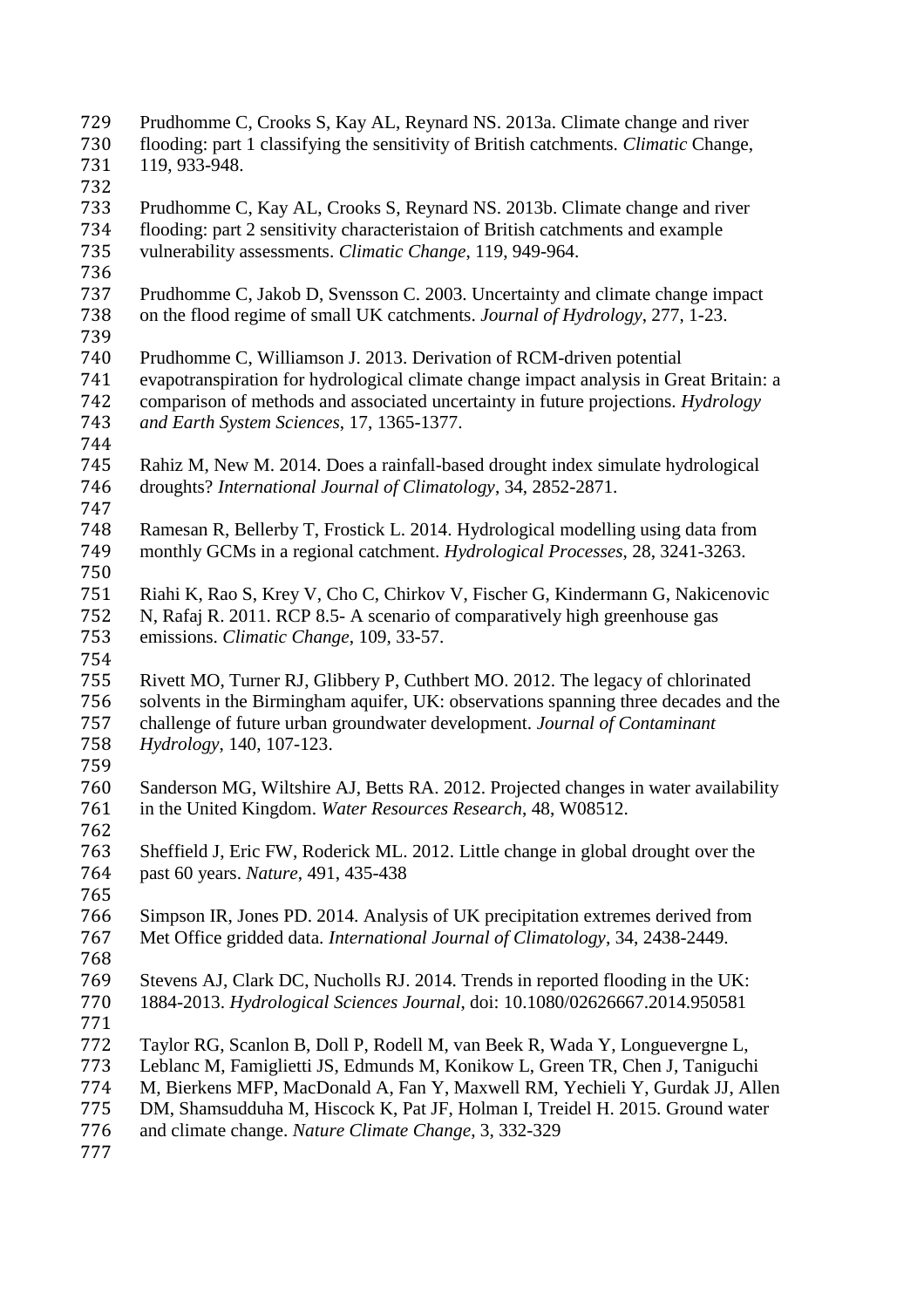- Van den Hoof C, Vidale PL, Verhgoef A, Vincke C. 2013. Improved evaporative flux 779 partitioning and carbon flux in the land surface model JULES: impact on the<br>780 simulation of land surface processes in temperature Europe. Agricultural and simulation of land surface processes in temperature Europe. *Agricultural and Forest*  Meteorology, 181, 108-124. 783 Vaughan IP, Ormerod SJ. 2014. Linking inter-decadal changes in British river<br>784 ecosystems to water quality and climate dynamics. Global Change Biology, 9. ecosystems to water quality and climate dynamics. *Global Change Biology*, 9, 2725- 2740. Vidal JP, Wade S. 2009. A multimodel assessment of future climatological droughts in the United Kingdom. *International Journal of Climatology*, 29, 2056-2071. Watts G, Hannah DM, Watkinson A. 2015a. Introduction to the special issue on the impact of climate change on water in the UK. *Progress in Physical Geography*, 39, 3- 5. Watts G, Battarbee RW, Bloomfield JP, Crossman J, Daccache A, Durance I, Elliot JA, Garner G, Hannaford J, Hannah DM, Hess T, Jackson CR, Kay AL, Hernan M, Knox J, Mackay J, Monteith DT, Ormerod S, Rance J, Stuart ME, Wade AJ, Wade SD, Weatherhead K, Whitehead PG, Wilby RL. 2015b. Climate change and water in the UK- past changes and future prospects. *Progress in Physical Geography*, 39, 6- 28. Webb BW, Walling DE. 1992. Long-term water temperature behaviour and trends in a Devon, UK, river system. *Hydrological Sciences Journal*, 37, 567-580. Wilby RL, Wigley TML, Conway D, Jones PD, Hewitson BC, Main J, Wilks DS. 1998. Statistical downscaling of general circulation output: A comparison of models. *Water Resources Research*, 34, 2995-3008. Wilby RL, Quinn NW. 2013. Reconstructing multi-decadal variations in fluvial flood risk using atmospheric circulation patterns. *Journal of Hydrology*, 487, 9-121. Wood AW, Leung LR, Sridhar V, Lettenmaier DP. 2004. Hydrologic implications of dynamical and statistical approaches to downscaling climate model outputs. *Climatic Change*, 62, 189-216. Zhang H, Xu WL, Hiscock KM. 2013. Application of MT3DMS and geographic information system to evaluation of groundwater contamination in the Sherwood
- Sandstone aquifer, UK. *Water Air and Soil Pollution*, 2, 1438.
-